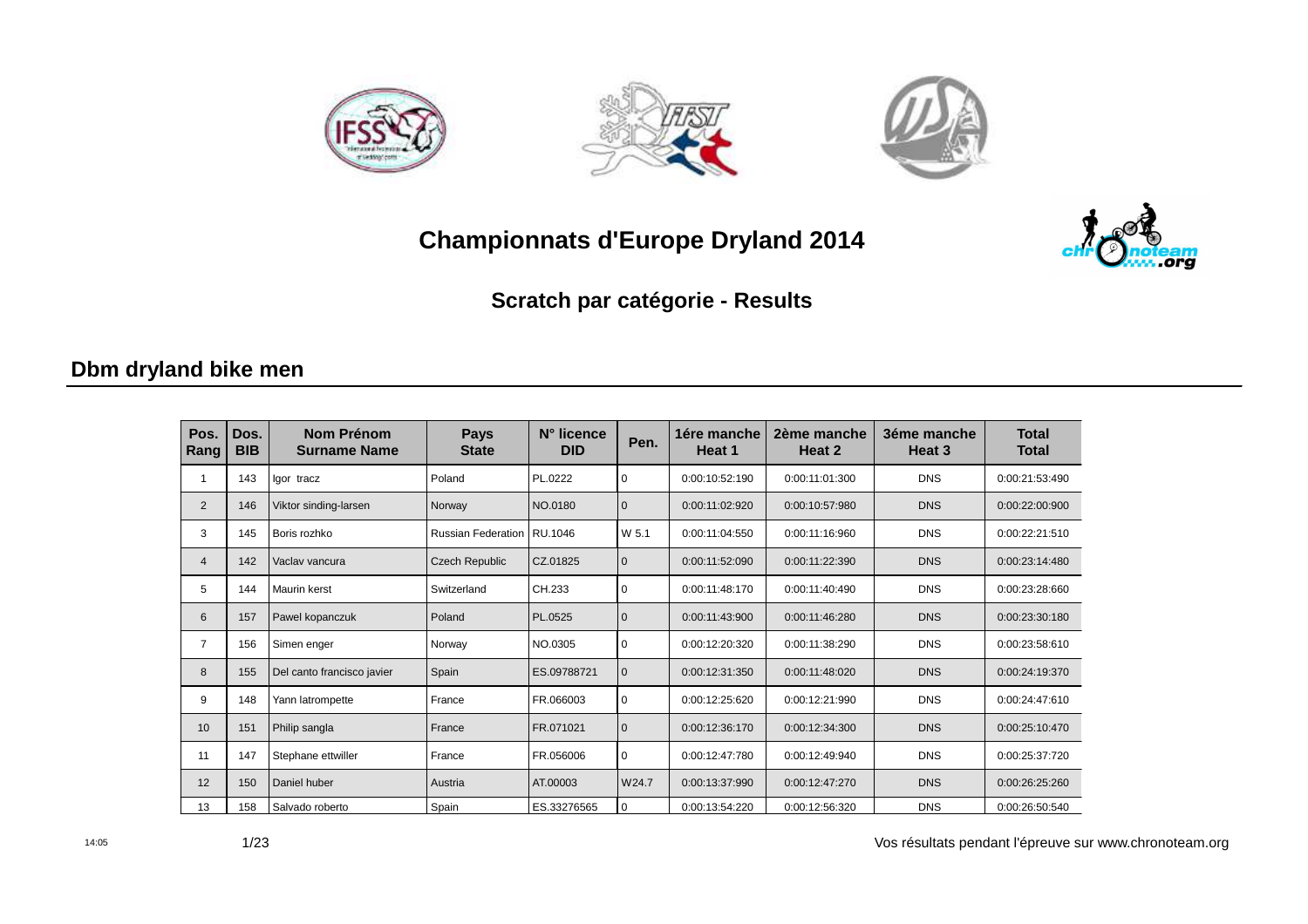

#### **Scratch par catégorie - Results**

#### **Dbm dryland bike men**

| Pos.<br>Rang | Dos.<br><b>BIB</b> | Nom Prénom<br><b>Surname Name</b> | <b>Pays</b><br><b>State</b> | $N^{\circ}$ licence<br><b>DID</b> | Pen.         | 1ére manche<br>Heat 1 | 2ème manche<br>Heat 2 | 3éme manche<br>Heat 3 | <b>Total</b><br><b>Total</b> |
|--------------|--------------------|-----------------------------------|-----------------------------|-----------------------------------|--------------|-----------------------|-----------------------|-----------------------|------------------------------|
|              |                    |                                   |                             |                                   |              |                       |                       |                       |                              |
| 14           | 154                | Mediavilla ismael                 | Spain                       | ES.45570486                       | $\mathbf{0}$ | 0:00:13:54:300        | 0:00:14:04:480        | <b>DNS</b>            | 0:00:27:58:780               |
| 15           | 153                | Marek dlugolecki                  | Poland                      | PL.0388                           | $\mathbf 0$  | 0:00:11:15:310        | <b>DNS</b>            | <b>DNS</b>            | 0:00:11:15:310               |
| 16           | 149                | Frederic simon                    | France                      | FR.066001                         | $\mathbf{0}$ | 0:00:12:21:310        | <b>DNF</b>            | <b>DNS</b>            | 0:00:12:21:310               |
| 17           | 152                | Alan pechin                       | Switzerland                 | CH.296                            | $\mathbf 0$  | <b>DNS</b>            | <b>DNS</b>            | <b>DNS</b>            |                              |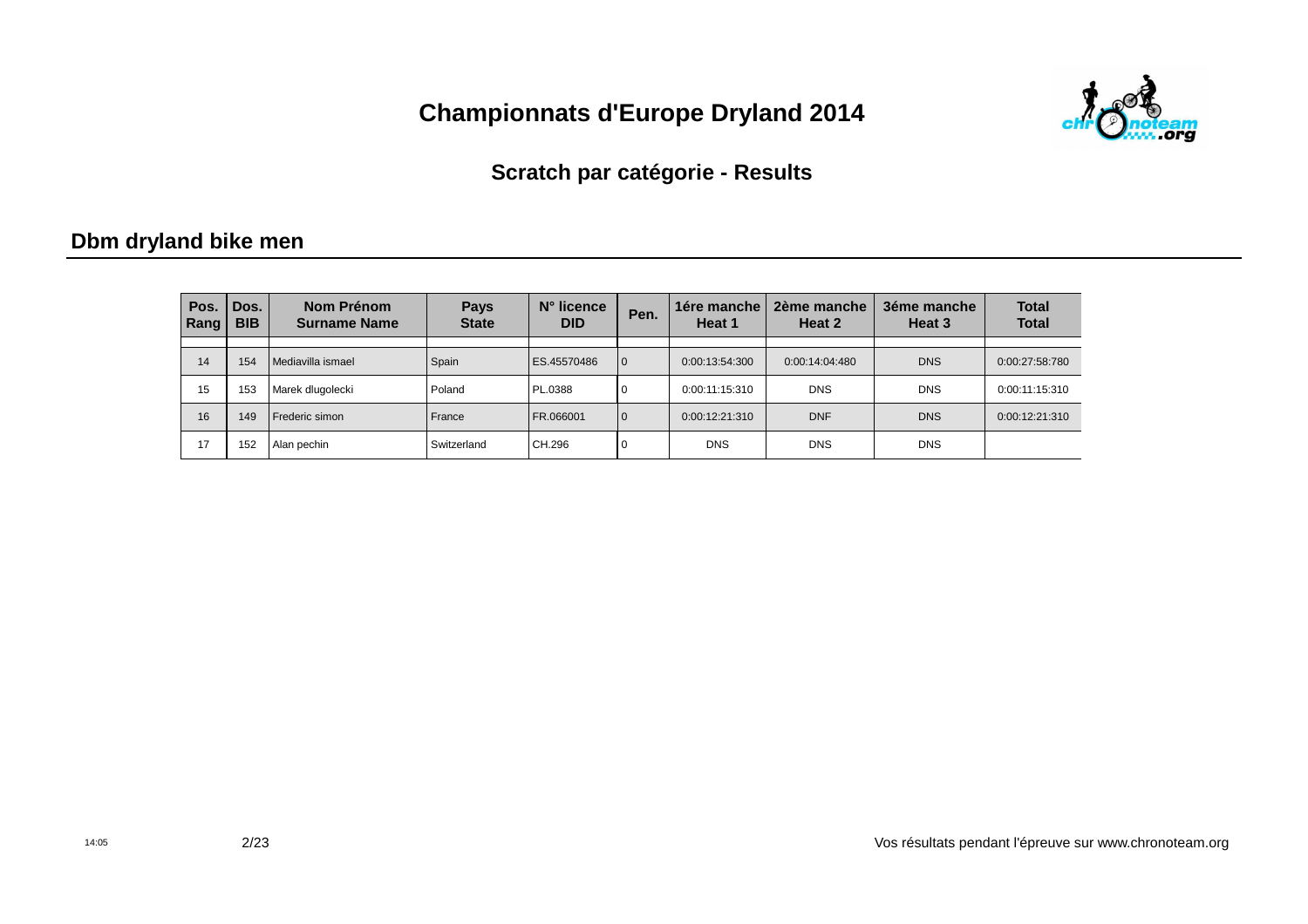

#### **Scratch par catégorie - Results**

# **Dbmnb dryland men nordic breed**

| Pos.<br>Rang   | Dos.<br><b>BIB</b> | Nom Prénom<br><b>Surname Name</b> | <b>Pays</b><br><b>State</b>  | N° licence<br><b>DID</b> | Pen.         | 1ére manche<br>Heat 1 | 2ème manche<br>Heat 2 | 3éme manche<br>Heat 3 | <b>Total</b><br><b>Total</b> |
|----------------|--------------------|-----------------------------------|------------------------------|--------------------------|--------------|-----------------------|-----------------------|-----------------------|------------------------------|
|                | 188                | Thijs joosten                     | Netherlands                  | <b>NL.R001</b>           | $\mathbf 0$  | 0:00:13:02:360        | 0:00:12:50:600        | <b>DNS</b>            | 0:00:25:52:960               |
| $\overline{2}$ | 186                | Martin benedetti                  | Switzerland                  | CH.113                   | $\mathbf{0}$ | 0:00:13:58:280        | 0:00:14:05:530        | <b>DNS</b>            | 0:00:28:03:810               |
| 3              | 183                | Damien langlois                   | France                       | FR.073008                | 0            | 0:00:14:17:240        | 0:00:14:08:780        | <b>DNS</b>            | 0:00:28:26:020               |
| $\overline{4}$ | 184                | Roman reistetter                  | Slovakia                     | SK.004                   | $\mathbf 0$  | 0:00:14:22:020        | 0:00:14:27:710        | <b>DNS</b>            | 0:00:28:49:730               |
| 5              | 194                | William bidon-parard              | France                       | FR.072012                | $\mathbf 0$  | 0:00:14:54:080        | 0:00:14:50:970        | <b>DNS</b>            | 0:00:29:45:050               |
| 6              | 189                | Frederic girard                   | France                       | FR.033001                | $\mathbf{0}$ | 0:00:15:27:240        | 0:00:14:53:830        | <b>DNS</b>            | 0:00:30:21:070               |
| 7              | 191                | Anton borovkov                    | <b>Russian Federation</b>    | RU.1062                  | $\mathbf 0$  | 0:00:16:03:360        | 0:00:16:30:290        | <b>DNS</b>            | 0:00:32:33:650               |
| 8              | 192                | Rudiger de pauw                   | Belgium                      | <b>BE.R004</b>           | $\mathbf{0}$ | 0:00:17:13:880        | 0:00:16:17:610        | <b>DNS</b>            | 0:00:33:31:490               |
| 9              | 187                | Del valle santiago                | Spain                        | ES.47109919              | $\mathbf 0$  | 0:00:16:10:610        | 0:00:17:25:120        | <b>DNS</b>            | 0:00:33:35:730               |
| 10             | 185                | Aleksandr spiridonov              | Russian Federation   RU.1014 |                          | $\mathbf{0}$ | 0:00:16:58:010        | 0:00:17:16:110        | <b>DNS</b>            | 0:00:34:14:120               |
| 11             | 190                | Aurelien delabaye                 | Belgium                      | <b>BE.R008</b>           | $\mathbf 0$  | 0:00:19:39:030        | 0:00:20:22:420        | <b>DNS</b>            | 0:00:40:01:450               |
| 12             | 182                | Stuart hanson                     | <b>Great Britain</b>         | GB.113                   | $\mathbf 0$  | <b>DNS</b>            | <b>DNS</b>            | <b>DNS</b>            |                              |
| 13             | 193                | Daniel huber                      | Austria                      | AT.00003                 | 0            | <b>DNS</b>            | <b>DNS</b>            | <b>DNS</b>            |                              |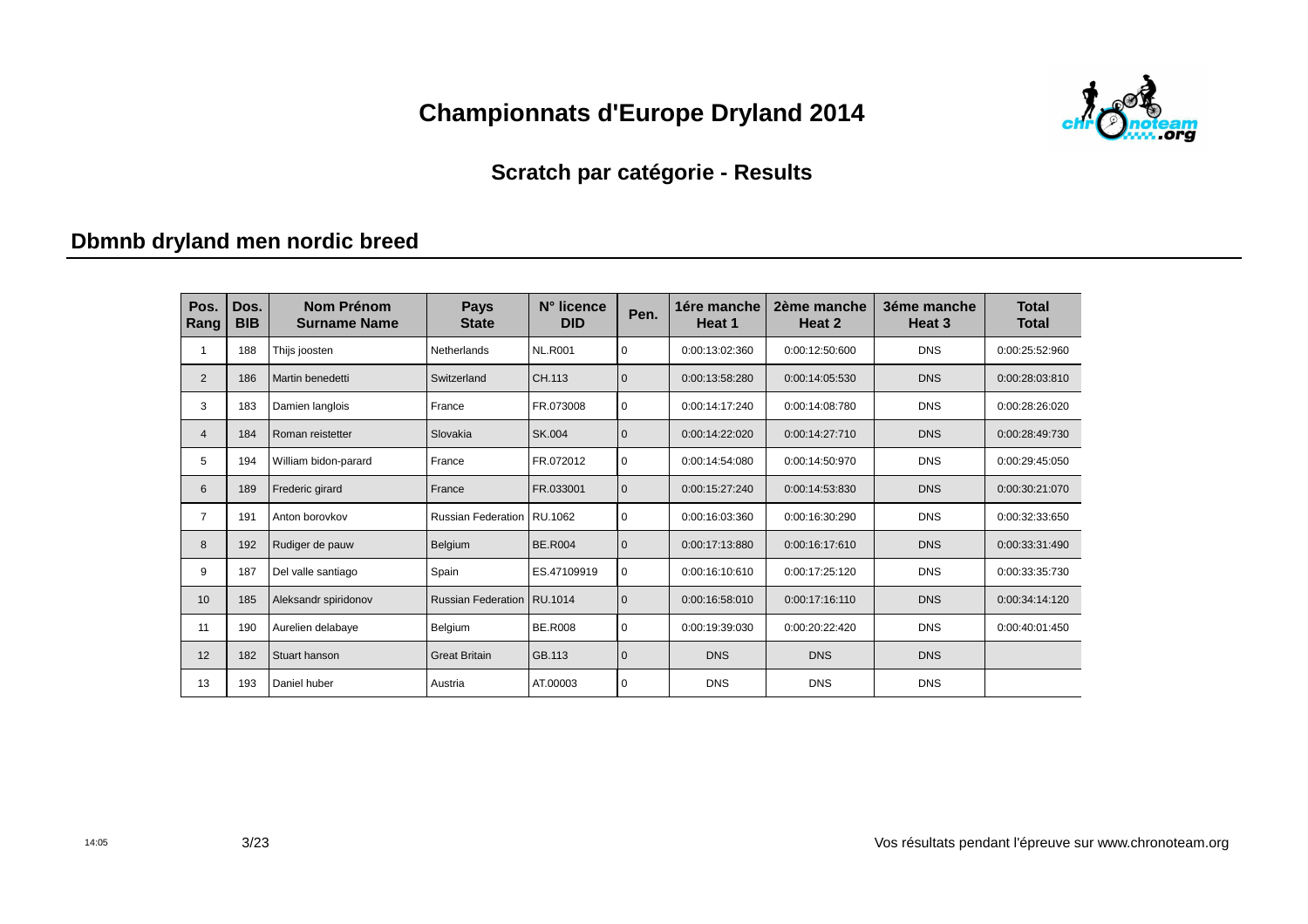

#### **Scratch par catégorie - Results**

#### **Dbw dryland bike women**

| Pos.<br>Rang   | Dos.<br><b>BIB</b> | <b>Nom Prénom</b><br><b>Surname Name</b> | <b>Pays</b><br><b>State</b> | N° licence<br><b>DID</b> | Pen.         | 1ére manche<br>Heat 1 | 2ème manche<br>Heat 2 | 3éme manche<br>Heat <sub>3</sub> | <b>Total</b><br><b>Total</b> |
|----------------|--------------------|------------------------------------------|-----------------------------|--------------------------|--------------|-----------------------|-----------------------|----------------------------------|------------------------------|
|                | 181                | Agnieszka jarecka                        | Poland                      | PL.0056                  | $+1$ s 15.   | 0:00:11:43:430        | 0:00:11:20:410        | <b>DNS</b>                       | 0:00:23:03:840               |
| $\overline{2}$ | 169                | Carmen steger                            | Austria                     | AT.00004                 | $+1$ s 15.   | 0:00:11:41:420        | 0:00:11:33:130        | <b>DNS</b>                       | 0:00:23:14:550               |
| 3              | 171                | Kati mansikkasalo-jurvelin               | Finland                     | FI.0065                  | $\mathbf 0$  | 0:00:11:43:340        | 0:00:11:41:400        | <b>DNS</b>                       | 0:00:23:24:740               |
| $\overline{4}$ | 162                | Carina nilsen                            | Norway                      | NO.0171                  | $\mathbf{0}$ | 0:00:12:03:500        | 0:00:11:38:630        | <b>DNS</b>                       | 0:00:23:42:130               |
| 5              | 174                | Kleinberga ginta elizabete               | Latvia                      | LV.000086                | 0            | 0:00:12:08:740        | 0:00:11:56:860        | <b>DNS</b>                       | 0:00:24:05:600               |
| 6              | 163                | Tessa philippaerts                       | Belgium                     | BE.000144                | $\mathbf{0}$ | 0:00:12:08:610        | 0:00:11:58:100        | <b>DNS</b>                       | 0:00:24:06:710               |
| $\overline{7}$ | 160                | Emmanuelle grisius                       | France                      | FR.071025                | $\mathbf 0$  | 0:00:12:24:650        | 0:00:11:58:400        | <b>DNS</b>                       | 0:00:24:23:050               |
| 8              | 159                | Olga galiamina                           | <b>Russian Federation</b>   | RU.1045                  | $\Omega$     | 0:00:12:08:680        | 0:00:12:17:750        | <b>DNS</b>                       | 0:00:24:26:430               |
| 9              | 165                | Aline bellenot                           | Switzerland                 | CH.467                   | $\mathbf 0$  | 0:00:12:19:920        | 0:00:12:20:690        | <b>DNS</b>                       | 0:00:24:40:610               |
| 10             | 173                | Solveig aaseby                           | Norway                      | NO.0031                  | $\mathbf{0}$ | 0:00:12:52:580        | 0:00:12:22:150        | <b>DNS</b>                       | 0:00:25:14:730               |
| 11             | 168                | Anne fulleringer                         | France                      | FR.077003                | $\mathbf 0$  | 0:00:12:48:540        | 0:00:12:43:430        | <b>DNS</b>                       | 0:00:25:31:970               |
| 12             | 167                | Ann elisabeth ohnstad                    | Norway                      | NO.0266                  | $\mathbf{0}$ | 0:00:13:06:590        | 0:00:12:31:140        | <b>DNS</b>                       | 0:00:25:37:730               |
| 13             | 164                | Severine latrompette                     | France                      | FR.066004                | $\mathbf 0$  | 0:00:13:20:970        | 0:00:12:51:520        | <b>DNS</b>                       | 0:00:26:12:490               |
| 14             | 178                | Tamara muhlehner                         | Austria                     | AT.00007                 | $\mathbf{0}$ | 0:00:13:15:400        | 0:00:13:00:430        | <b>DNS</b>                       | 0:00:26:15:830               |
| 15             | 180                | Isabelle lemoine                         | France                      | FR.016001                | $\mathbf 0$  | 0:00:13:23:230        | 0:00:13:10:230        | <b>DNS</b>                       | 0:00:26:33:460               |
| 16             | 166                | Agnieszka rychwalska                     | Poland                      | PL.0034                  | $+3mn$       | 0:00:15:11:770        | 0:00:11:55:570        | <b>DNS</b>                       | 0:00:27:07:340               |
| 17             | 172                | Marie dardinier                          | France                      | FR.071029                | 0            | 0:00:14:08:880        | 0:00:13:56:900        | <b>DNS</b>                       | 0:00:28:05:780               |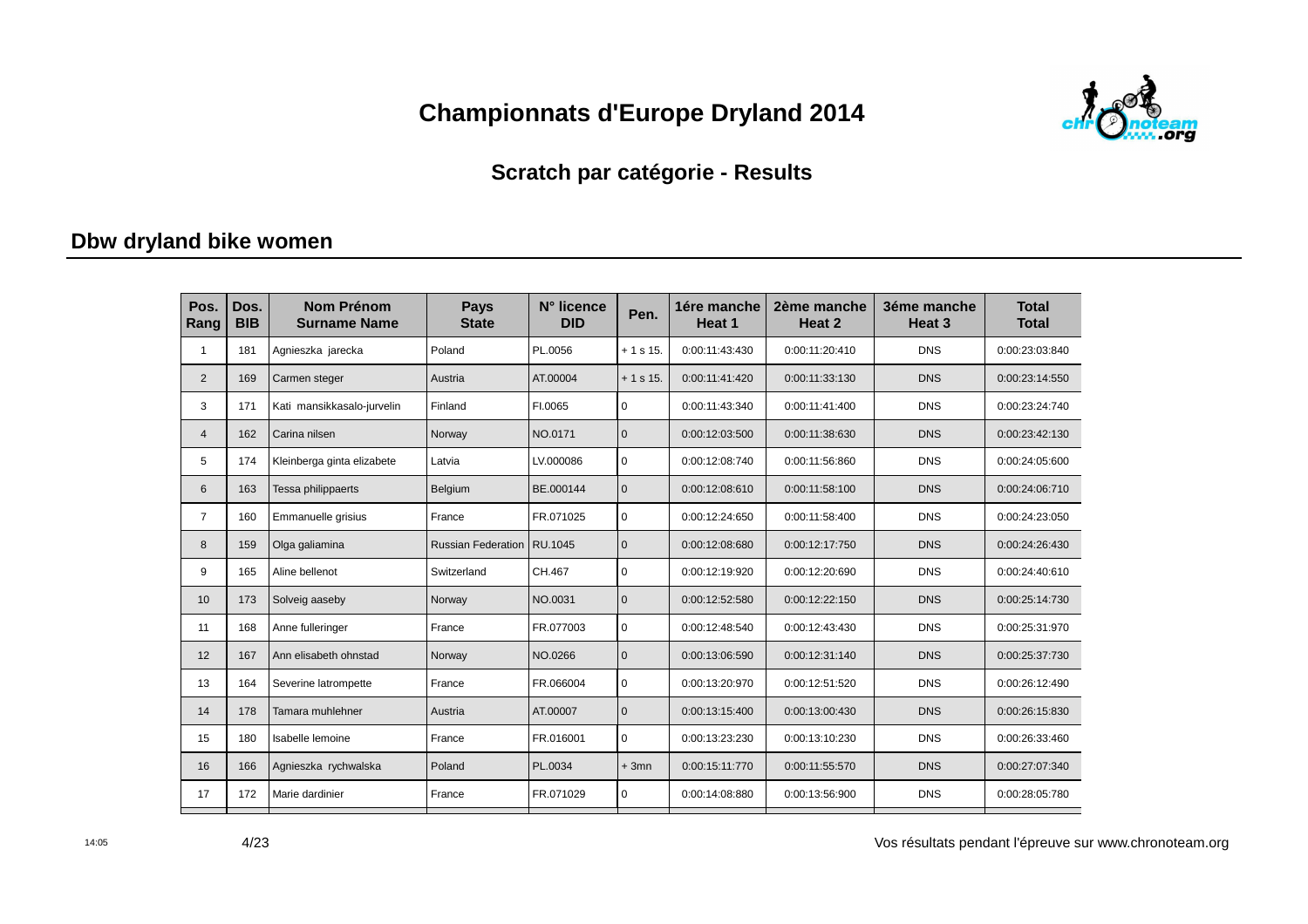

#### **Scratch par catégorie - Results**

#### **Dbw dryland bike women**

| Pos.<br>Rang | Dos.<br><b>BIB</b> | Nom Prénom<br><b>Surname Name</b> | <b>Pays</b><br><b>State</b> | N° licence<br><b>DID</b> | Pen.         | 1ére manche<br>Heat 1 | 2ème manche<br>Heat 2 | 3éme manche<br>Heat 3 | <b>Total</b><br><b>Total</b> |
|--------------|--------------------|-----------------------------------|-----------------------------|--------------------------|--------------|-----------------------|-----------------------|-----------------------|------------------------------|
| 18           | 175                | Petra grexova                     | <b>Czech Republic</b>       | CZ.01919                 | $\mathbf{0}$ | 0:00:14:54:800        | 0:00:13:50:870        | <b>DNS</b>            | 0:00:28:45:670               |
| 19           | 170                | Ilaria gaffuri                    | Italy                       | IT.000018                | $\mathbf 0$  | 0:00:15:20:240        | 0:00:15:57:530        | <b>DNS</b>            | 0:00:31:17:770               |
| 20           | 177                | Pineiro noelia                    | Spain                       | ES.36167029              | $\mathbf{0}$ | 0:00:16:22:720        | 0:00:15:51:570        | <b>DNS</b>            | 0:00:32:14:290               |
| 21           | 176                | Seoane ledicia                    | Spain                       | ES.44085227              | $\Omega$     | 0:00:17:31:050        | 0:00:18:20:260        | <b>DNS</b>            | 0:00:35:51:310               |
| 22           | 161                | Kamila liskova                    | Czech Republic              | CZ.01280                 | $\mathbf{0}$ | <b>DNS</b>            | <b>DNS</b>            | <b>DNS</b>            |                              |
| 23           | 179                | Severine boillat                  | Switzerland                 | CH.117                   | $\mathbf 0$  | <b>DNS</b>            | <b>DNS</b>            | <b>DNS</b>            |                              |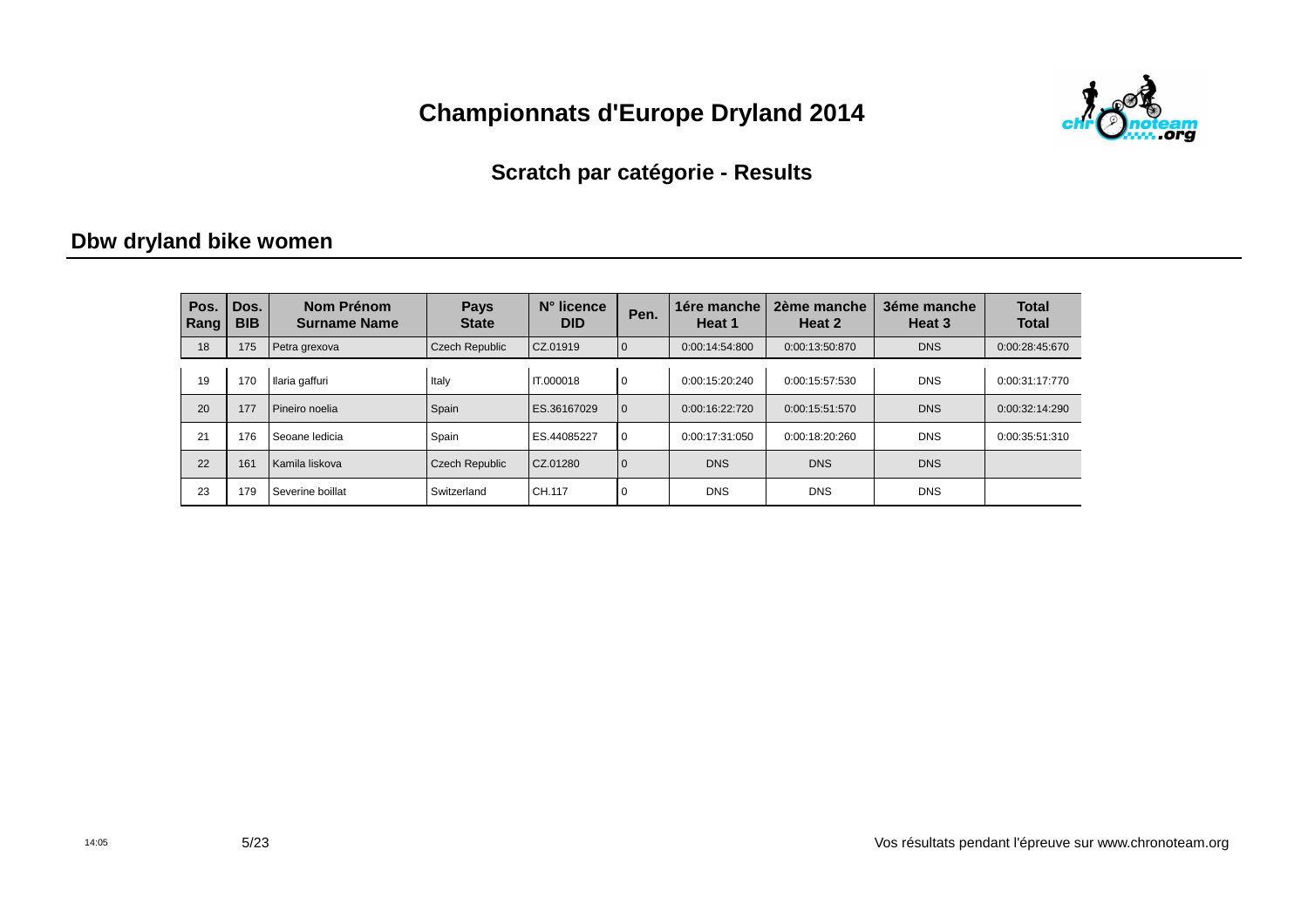

#### **Scratch par catégorie - Results**

#### **Dbwnb dryland bike women nordic breed**

| Pos.<br>Rang   | Dos.<br><b>BIB</b> | Nom Prénom<br><b>Surname Name</b> | <b>Pays</b><br><b>State</b>  | N° licence<br><b>DID</b> | Pen.         | 1ére manche<br>Heat 1 | 2ème manche<br>Heat 2 | 3éme manche<br>Heat 3 | <b>Total</b><br><b>Total</b> |
|----------------|--------------------|-----------------------------------|------------------------------|--------------------------|--------------|-----------------------|-----------------------|-----------------------|------------------------------|
|                | 204                | Mariet joosten                    | <b>Netherlands</b>           | <b>NL.R002</b>           | 0            | 0:00:13:29:570        | 0:00:13:14:230        | <b>DNS</b>            | 0:00:26:43:800               |
| $\overline{2}$ | 195                | Maria fedorova                    | Russian Federation   RU.1006 |                          | $\Omega$     | 0:00:14:29:350        | 0:00:14:05:330        | <b>DNS</b>            | 0:00:28:34:680               |
| 3              | 202                | Dombrovska ilze                   | Latvia                       | LV.000002                | $\mathbf 0$  | 0:00:14:58:500        | 0:00:14:52:050        | <b>DNS</b>            | 0:00:29:50:550               |
| 4              | 200                | Coralie legrand                   | France                       | FR.073009                | $\Omega$     | 0:00:15:31:910        | 0:00:14:56:620        | <b>DNS</b>            | 0:00:30:28:530               |
| 5              | 203                | Caroline michel                   | France                       | FR.056014                | $\mathbf 0$  | 0:00:15:39:600        | 0:00:15:30:870        | <b>DNS</b>            | 0:00:31:10:470               |
| 6              | 196                | Evgeniia bogdanova                | Russian Federation   RU.1015 |                          | $\mathbf{0}$ | 0:00:16:12:630        | 0:00:15:01:550        | <b>DNS</b>            | 0:00:31:14:180               |
| 7              | 201                | Evgeniia silicheva                | Russian Federation   RU.1063 |                          | $\mathbf 0$  | 0:00:15:50:440        | 0:00:16:00:490        | <b>DNS</b>            | 0:00:31:50:930               |
| 8              | 199                | Anna lupanova                     | Russian Federation   RU.1056 |                          | $\mathbf{0}$ | 0:00:16:24:470        | 0:00:16:11:840        | <b>DNS</b>            | 0:00:32:36:310               |
| 9              | 198                | Jeromine chappe                   | France                       | FR.016034                | $\mathbf 0$  | 0:00:17:26:240        | 0:00:16:57:940        | <b>DNS</b>            | 0:00:34:24:180               |
| 10             | 205                | Cecile miesch                     | France                       | FR.071015                | $\mathbf{0}$ | 0:00:19:05:640        | 0:00:18:10:600        | <b>DNS</b>            | 0:00:37:16:240               |
| 11             | 197                | Rubio elena                       | Spain                        | ES.71294449              | $\mathbf 0$  | 0:00:20:28:320        | 0:00:22:49:130        | <b>DNS</b>            | 0:00:43:17:450               |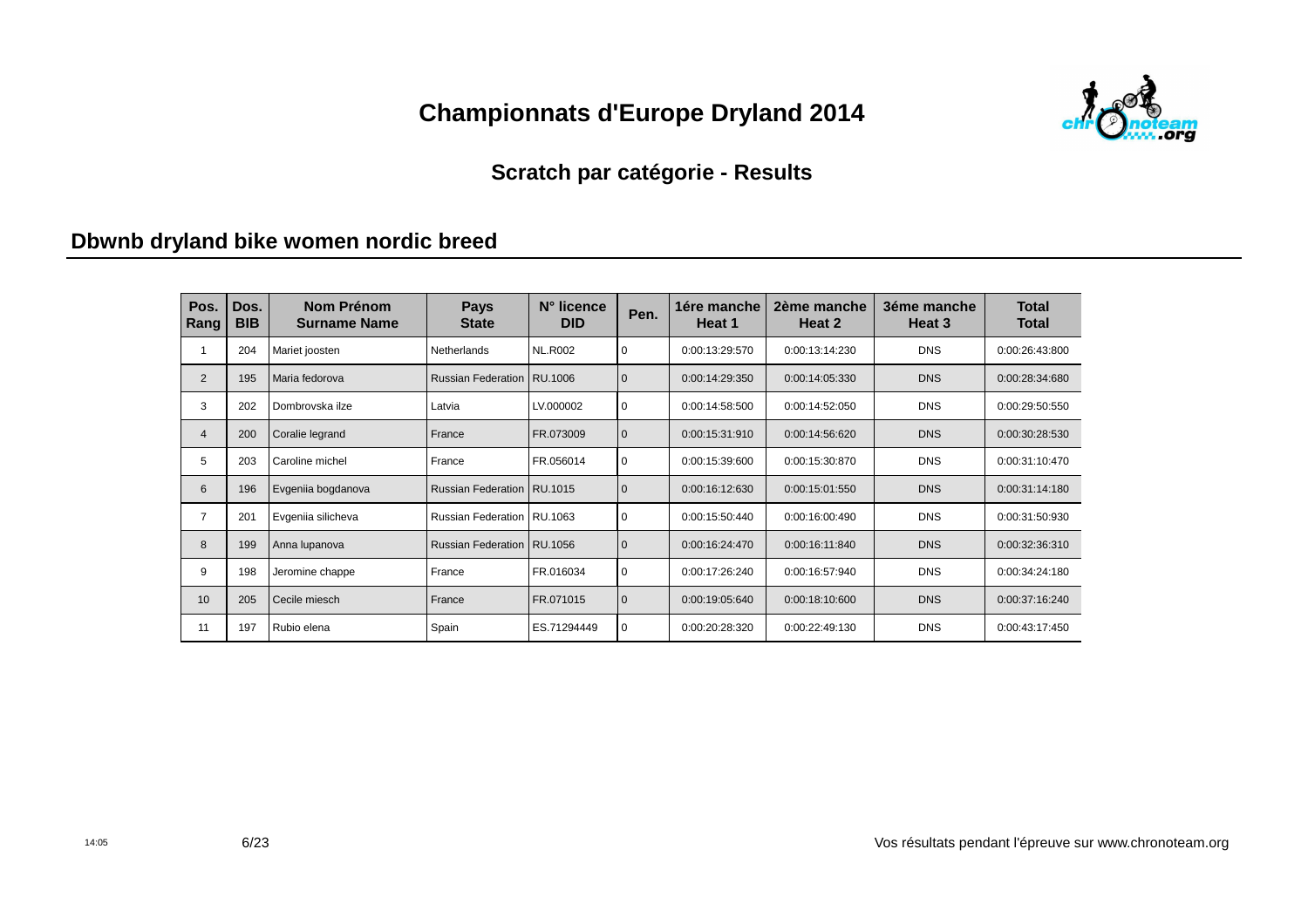

#### **Scratch par catégorie - Results**

### **Dcm dryland canicross men**

| Pos.<br>Rang   | Dos.<br><b>BIB</b> | <b>Nom Prénom</b><br><b>Surname Name</b> | <b>Pays</b><br><b>State</b> | N° licence<br><b>DID</b> | Pen.         | 1ére manche<br>Heat 1 | 2ème manche<br>Heat 2 | 3éme manche<br>Heat <sub>3</sub> | <b>Total</b><br><b>Total</b> |
|----------------|--------------------|------------------------------------------|-----------------------------|--------------------------|--------------|-----------------------|-----------------------|----------------------------------|------------------------------|
| 1              | 304                | Antony le moigne                         | France                      | FR.071013                | $\mathbf 0$  | 0:00:08:32:270        | 0:00:13:52:470        | <b>DNS</b>                       | 0:00:22:24:740               |
| $\overline{2}$ | 303                | Petr fochler                             | <b>Czech Republic</b>       | CZ.01480                 | $\mathbf{0}$ | 0:00:08:47:770        | 0:00:13:41:760        | <b>DNS</b>                       | 0:00:22:29:530               |
| 3              | 305                | <b>Mikal lillestu</b>                    | Norway                      | NO.0225                  | $\mathbf 0$  | 0:00:09:15:150        | 0:00:14:44:150        | <b>DNS</b>                       | 0:00:23:59:300               |
| $\overline{4}$ | 309                | Stijn gyselinck                          | Belgium                     | BE.000164                | $\mathbf{0}$ | 0:00:09:29:600        | 0:00:14:54:620        | <b>DNS</b>                       | 0:00:24:24:220               |
| 5              | 312                | Victorien duval                          | France                      | FR.071039                | $\mathbf 0$  | 0:00:09:38:910        | 0:00:15:09:710        | <b>DNS</b>                       | 0:00:24:48:620               |
| 6              | 316                | Pierre thauby                            | France                      | FR.071005                | $\Omega$     | 0:00:10:02:120        | 0:00:14:52:840        | <b>DNS</b>                       | 0:00:24:54:960               |
| $\overline{7}$ | 306                | Zoltan nemedi                            | Hungary                     | HU.211                   | $\mathbf 0$  | 0:00:09:40:740        | 0:00:15:19:460        | <b>DNS</b>                       | 0:00:25:00:200               |
| 8              | 314                | Etxeberria pedro                         | Spain                       | ES.72458379              | $\mathbf{0}$ | 0:00:10:04:110        | 0:00:15:16:600        | <b>DNS</b>                       | 0:00:25:20:710               |
| 9              | 319                | Rodriguez sergio                         | Spain                       | ES.46922720              | $\mathbf 0$  | 0:00:10:02:110        | 0:00:15:23:020        | <b>DNS</b>                       | 0:00:25:25:130               |
| 10             | 318                | Pineiro oscar                            | Spain                       | ES.36167028              | $\mathbf{0}$ | 0:00:10:24:440        | 0:00:15:59:900        | <b>DNS</b>                       | 0:00:26:24:340               |
| 11             | 317                | Maximilien querard                       | France                      | FR.066007                | $\mathbf 0$  | 0:00:10:12:250        | 0:00:16:34:960        | <b>DNS</b>                       | 0:00:26:47:210               |
| 12             | 302                | Tim ellis                                | <b>Great Britain</b>        | GB.116                   | $\mathbf{0}$ | 0:00:10:21:660        | 0:00:16:28:590        | <b>DNS</b>                       | 0:00:26:50:250               |
| 13             | 308                | Aleksandr kulygin                        | <b>Russian Federation</b>   | RU.1061                  | $\mathbf 0$  | 0:00:10:23:510        | 0:00:16:28:910        | <b>DNS</b>                       | 0:00:26:52:420               |
| 14             | 311                | Frantisek ricka                          | <b>Czech Republic</b>       | CZ.01926                 | $\mathbf{0}$ | 0:00:10:29:170        | 0:00:16:27:340        | <b>DNS</b>                       | 0:00:26:56:510               |
| 15             | 313                | Chris lockhart                           | <b>Great Britain</b>        | GB.126                   | $\mathbf 0$  | 0:00:11:14:810        | 0:00:17:20:140        | <b>DNS</b>                       | 0:00:28:34:950               |
| 16             | 307                | Del valle santiago                       | Spain                       | ES.47109919              | $\mathbf{0}$ | 0:00:11:22:940        | 0:00:18:37:180        | <b>DNS</b>                       | 0:00:30:00:120               |
| 17             | 310                | Cedric van de putte                      | Belgium                     | BE.000175                | <b>DIS</b>   | 0:00:08:58:660        | <b>DNF</b>            | <b>DNS</b>                       | 0:00:08:58:660               |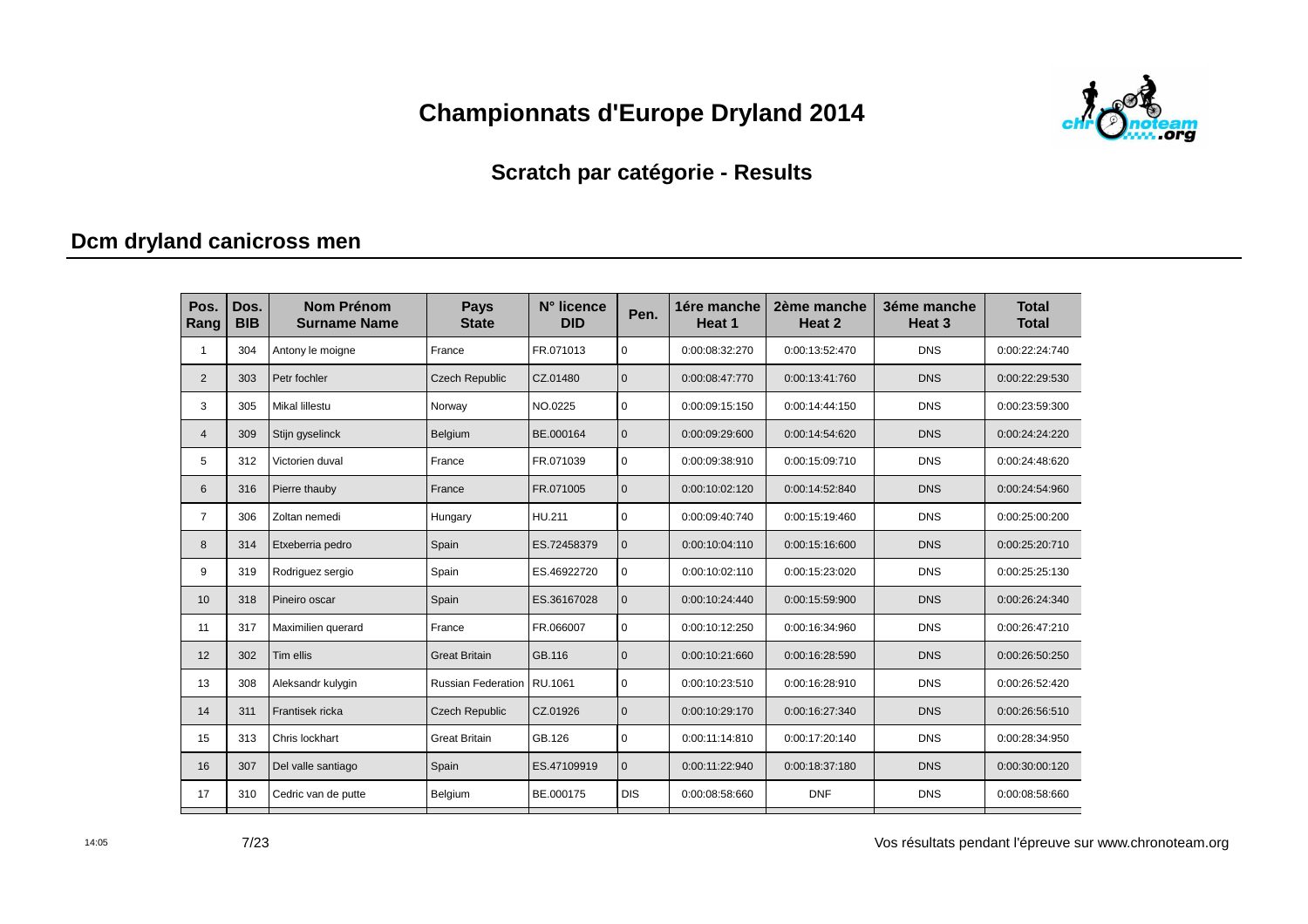

Scratch par catégorie - Results

### Dcm dryland canicross men

| Pos.<br>Rang | 'Dos.<br><b>BIB</b> | Nom Prénom<br><b>Surname Name</b> | <b>Pays</b><br><b>State</b> | N° licence<br><b>DID</b> | Pen.  | $\Box$ 1ére manche<br>Heat 1 | 2ème manche<br>Heat 2 | 3éme manche<br>Heat 3 | <b>Total</b><br><b>Total</b> |
|--------------|---------------------|-----------------------------------|-----------------------------|--------------------------|-------|------------------------------|-----------------------|-----------------------|------------------------------|
| 18           | 315                 | <sup>1</sup> Gomez aleiandro      | Spain                       | ES.36076993              | W26.1 | 0:00:09:39:250               | <b>DNF</b>            | <b>DNS</b>            | 0:00:09:39:250               |

Vos résultats pendant l'épreuve sur www.chronoteam.org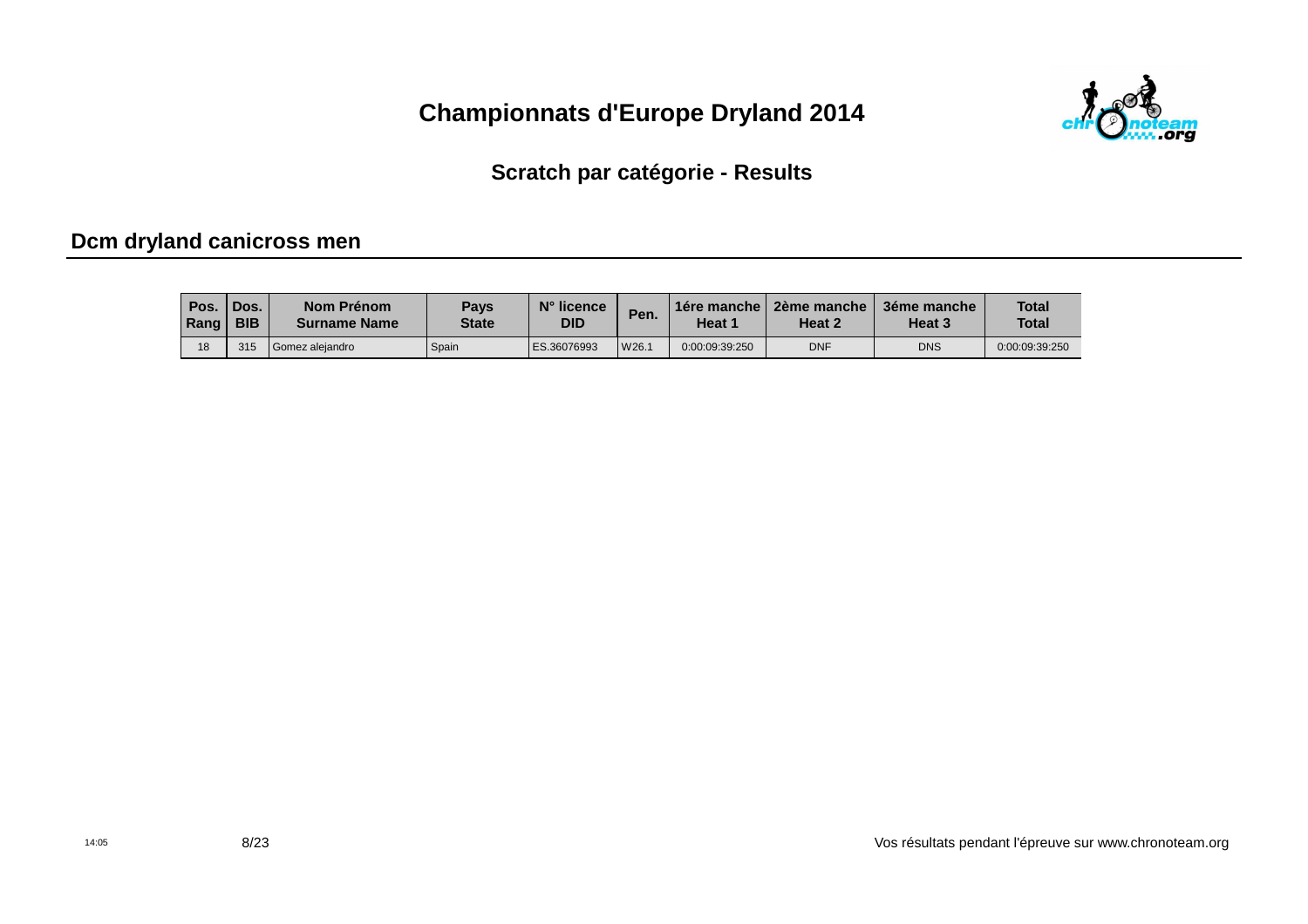

#### **Scratch par catégorie - Results**

### **Dcw dryland canicross women**

| Pos.<br>Rang   | Dos.<br><b>BIB</b> | <b>Nom Prénom</b><br><b>Surname Name</b> | <b>Pays</b><br><b>State</b> | N° licence<br><b>DID</b> | Pen.         | 1ére manche<br>Heat 1 | 2ème manche<br>Heat 2 | 3éme manche<br>Heat <sub>3</sub> | <b>Total</b><br><b>Total</b> |
|----------------|--------------------|------------------------------------------|-----------------------------|--------------------------|--------------|-----------------------|-----------------------|----------------------------------|------------------------------|
|                | 324                | Martina stepankova                       | Czech Republic              | CZ.01139                 | $\mathbf 0$  | 0:00:09:14:080        | 0:00:14:40:750        | <b>DNS</b>                       | 0:00:23:54:830               |
| 2              | 333                | Tessa philippaerts                       | Belgium                     | BE.000144                | $\mathbf{0}$ | 0:00:10:34:480        | 0:00:15:58:560        | <b>DNS</b>                       | 0:00:26:33:040               |
| 3              | 323                | Katerina bluchova                        | Czech Republic              | CZ.01729                 | $\mathbf 0$  | 0:00:10:27:360        | 0:00:16:27:760        | <b>DNS</b>                       | 0:00:26:55:120               |
| 4              | 322                | Marika tiiperi                           | Finland                     | FI.0038                  | $\mathbf{0}$ | 0:00:10:53:220        | 0:00:16:46:510        | <b>DNS</b>                       | 0:00:27:39:730               |
| 5              | 326                | Evelin van havere                        | Belgium                     | BE.000176                | $\mathbf 0$  | 0:00:10:48:430        | 0:00:17:14:900        | <b>DNS</b>                       | 0:00:28:03:330               |
| 6              | 321                | Anne vanhove                             | France                      | FR.066012                | $\Omega$     | 0:00:11:21:360        | 0:00:18:01:090        | <b>DNS</b>                       | 0:00:29:22:450               |
| $\overline{7}$ | 334                | Hanna kaipiainen                         | Finland                     | FI.0122                  | $\mathbf 0$  | 0:00:11:12:890        | 0:00:18:29:600        | <b>DNS</b>                       | 0:00:29:42:490               |
| 8              | 332                | Tourino monica                           | Spain                       | ES.35462784              | $\mathbf{0}$ | 0:00:11:54:470        | 0:00:18:20:560        | <b>DNS</b>                       | 0:00:30:15:030               |
| 9              | 327                | Joanna kubiczek                          | Poland                      | PL.0424                  | $\mathbf 0$  | 0:00:11:35:150        | 0:00:18:45:620        | <b>DNS</b>                       | 0:00:30:20:770               |
| 10             | 329                | Lisa osborne                             | <b>Great Britain</b>        | GB.134                   | $\mathbf{0}$ | 0:00:12:35:940        | 0:00:19:04:910        | <b>DNS</b>                       | 0:00:31:40:850               |
| 11             | 331                | Casi naiara                              | Spain                       | ES.72491607              | $\mathbf 0$  | 0:00:12:22:580        | 0:00:19:40:900        | <b>DNS</b>                       | 0:00:32:03:480               |
| 12             | 320                | Ellyn freitas camacho                    | <b>Great Britain</b>        | GB.124                   | $\mathbf{0}$ | 0:00:14:14:660        | 0:00:21:30:120        | <b>DNS</b>                       | 0:00:35:44:780               |
| 13             | 328                | Orane langel                             | Switzerland                 | CH.468                   | $\mathbf 0$  | 0:00:15:04:230        | 0:00:21:18:470        | <b>DNS</b>                       | 0:00:36:22:700               |
| 14             | 330                | Gaelle thauby                            | France                      | FR.071006                | $\mathbf{0}$ | 0:00:15:54:010        | 0:00:25:26:680        | <b>DNS</b>                       | 0:00:41:20:690               |
| 15             | 325                | Brigitta babinyecz-tusai                 | Hungary                     | HU.128                   | $\mathbf 0$  | <b>DNF</b>            | <b>DNS</b>            | <b>DNS</b>                       |                              |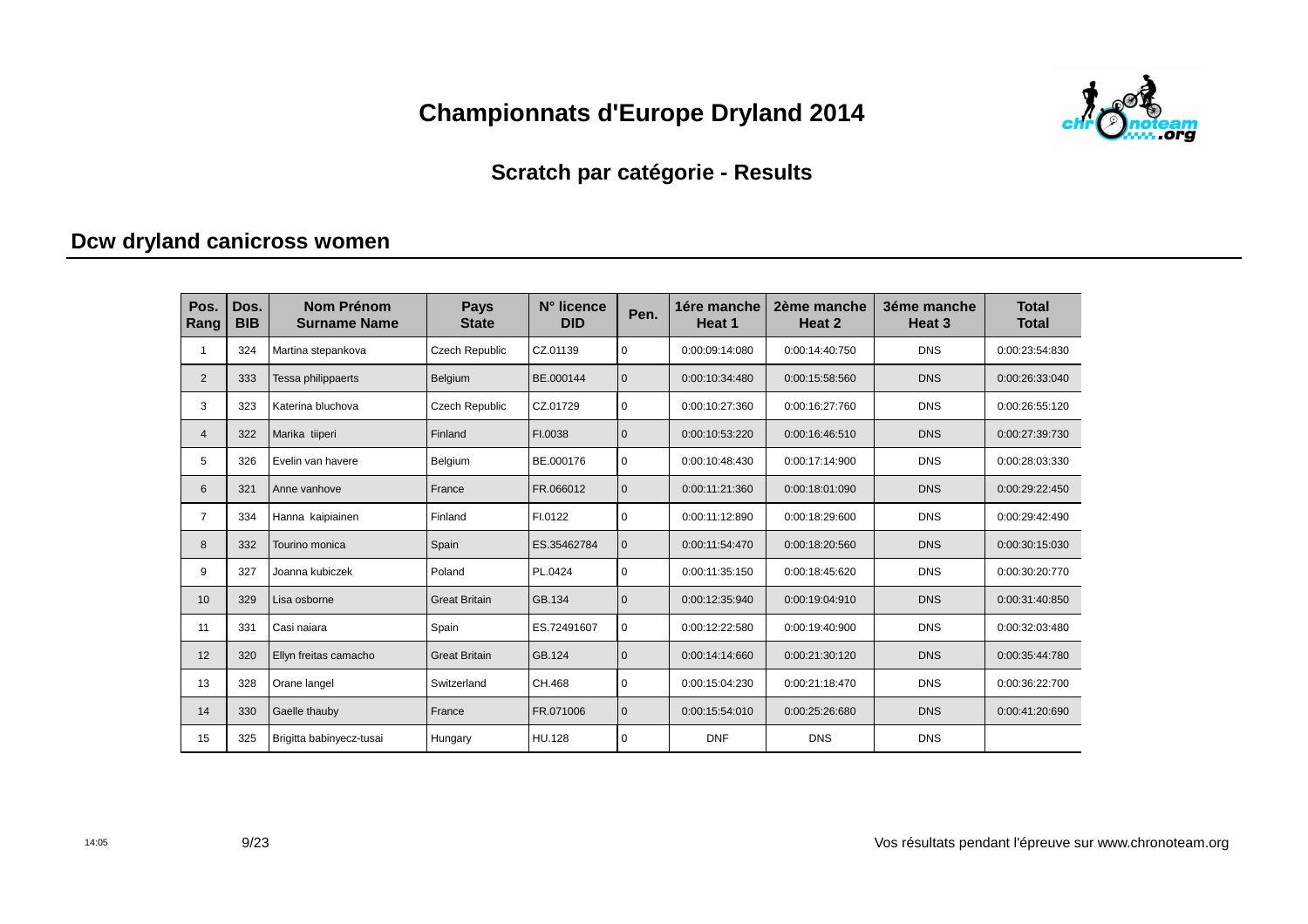

#### **Scratch par catégorie - Results**

### **Dr4 dryland rig 4 dogs**

| Pos.<br>Rang   | Dos.<br><b>BIB</b> | <b>Nom Prénom</b><br><b>Surname Name</b> | <b>Pays</b><br><b>State</b> | N° licence<br><b>DID</b> | Pen.           | 1ére manche<br>Heat 1 | 2ème manche<br>Heat 2 | 3éme manche<br>Heat <sub>3</sub> | <b>Total</b><br><b>Total</b> |
|----------------|--------------------|------------------------------------------|-----------------------------|--------------------------|----------------|-----------------------|-----------------------|----------------------------------|------------------------------|
| 1              | 271                | Barbara wirz                             | Switzerland                 | CH.404                   | $\Omega$       | 0:00:11:34:210        | 0:00:11:32:260        | <b>DNS</b>                       | 0:00:23:06:470               |
| $\overline{2}$ | 280                | Alexandre fay                            | Switzerland                 | CH.159                   | $\mathbf{0}$   | 0:00:12:04:760        | 0:00:12:09:140        | <b>DNS</b>                       | 0:00:24:13:900               |
| 3              | 276                | Birgit kostbahn                          | Germany                     | DE.0703641186<br>3       | $\Omega$       | 0:00:12:24:150        | 0:00:11:58:760        | <b>DNS</b>                       | 0:00:24:22:910               |
| $\overline{4}$ | 272                | Laurent berge                            | France                      | FR.005010                | $\Omega$       | 0:00:12:17:740        | 0:00:12:10:990        | <b>DNS</b>                       | 0:00:24:28:730               |
| 5              | 278                | Michal tobiasek                          | Czech Republic              | CZ.00207                 | $\mathbf 0$    | 0:00:12:28:780        | 0:00:12:20:090        | <b>DNS</b>                       | 0:00:24:48:870               |
| 6              | 284                | Georg obermaier                          | Germany                     | DE.2405670192<br>8       | $\overline{0}$ | 0:00:12:31:870        | 0:00:12:19:540        | <b>DNS</b>                       | 0:00:24:51:410               |
| $\overline{7}$ | 281                | Florent jolibois                         | France                      | FR.067001                | $\mathbf 0$    | 0:00:12:28:640        | 0:00:12:31:500        | <b>DNS</b>                       | 0:00:25:00:140               |
| 8              | 274                | Lukasz paczynski                         | Poland                      | PL.0400                  | $\mathbf{0}$   | 0:00:12:43:620        | 0:00:12:24:140        | <b>DNS</b>                       | 0:00:25:07:760               |
| 9              | 279                | Vallespi francesc                        | Spain                       | ES.40930079              | $\mathbf 0$    | 0:00:12:54:820        | 0:00:12:13:850        | <b>DNS</b>                       | 0:00:25:08:670               |
| 10             | 275                | Alemanno francisco javier                | Spain                       | ES.33430097              | $\mathbf{0}$   | 0:00:12:58:770        | 0:00:12:42:390        | <b>DNS</b>                       | 0:00:25:41:160               |
| 11             | 283                | Knut arne holthe                         | Norway                      | NO.0301                  | $\mathbf 0$    | 0:00:13:04:200        | 0:00:14:10:390        | <b>DNS</b>                       | 0:00:27:14:590               |
| 12             | 269                | Heidi wightman                           | <b>Great Britain</b>        | GB.132                   | $\mathbf 0$    | 0:00:13:56:140        | 0:00:13:19:960        | <b>DNS</b>                       | 0:00:27:16:100               |
| 13             | 282                | Cindy duport                             | France                      | FR.056012                | $\mathbf 0$    | 0:00:14:03:900        | 0:00:13:42:340        | <b>DNS</b>                       | 0:00:27:46:240               |
| 14             | 277                | Dagmar nesnerova                         | <b>Czech Republic</b>       | CZ.00593                 | $\mathbf{0}$   | 0:00:13:33:590        | <b>DNF</b>            | <b>DNS</b>                       | 0:00:13:33:590               |
| 15             | 270                | Mikael hogberg                           | Sweden                      | SE.4079                  | $\mathbf 0$    | <b>DNS</b>            | <b>DNS</b>            | <b>DNS</b>                       |                              |
| 16             | 273                | Rob morley                               | <b>Great Britain</b>        | GB.130                   | $\mathbf{0}$   | <b>DNS</b>            | <b>DNS</b>            | <b>DNS</b>                       |                              |
| 17             | 285                | Lopez alvaro                             | Spain                       | ES.72130115              | $\mathbf 0$    | <b>DNS</b>            | <b>DNS</b>            | <b>DNS</b>                       |                              |

Vos résultats pendant l'épreuve sur www.chronoteam.org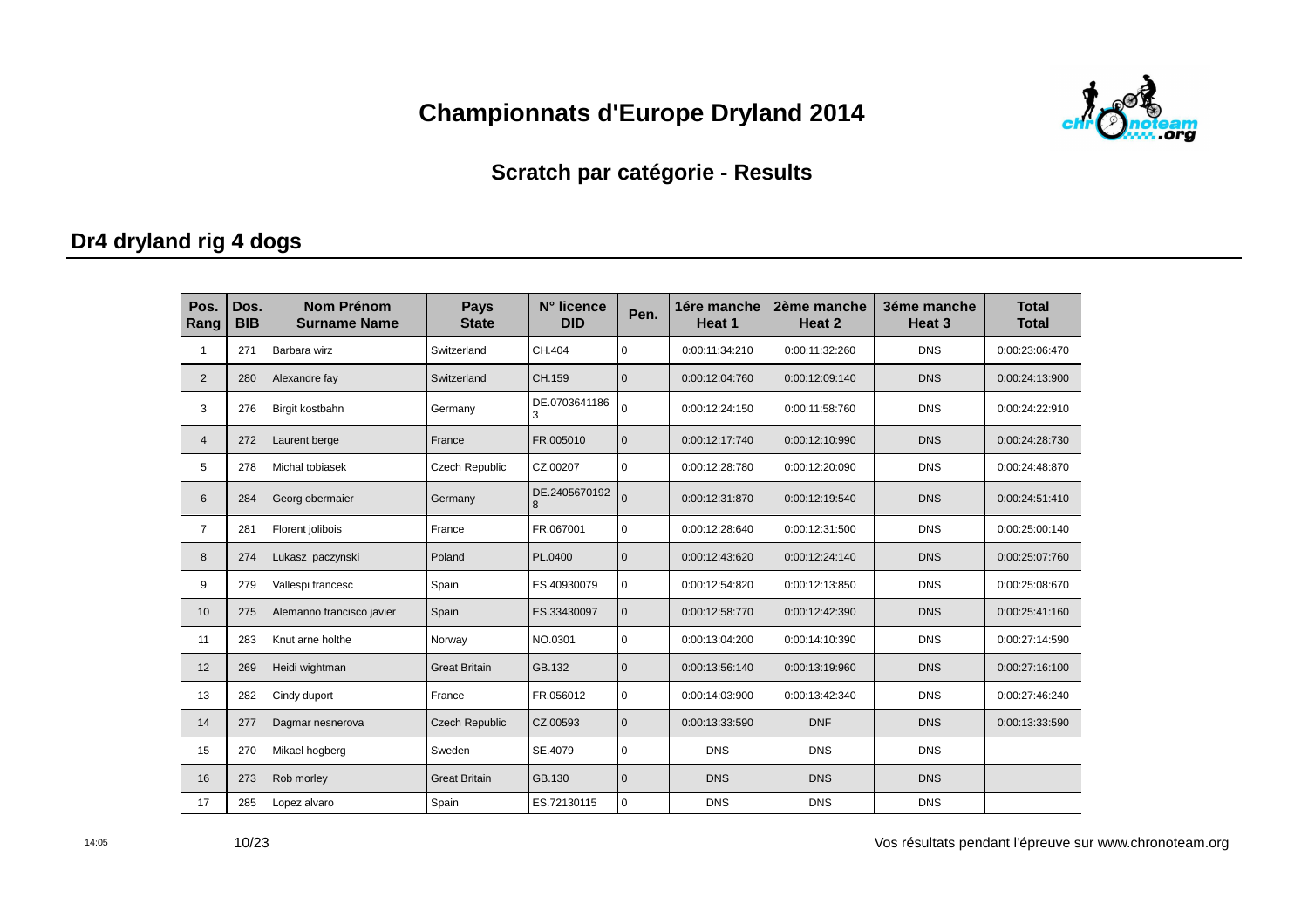

Scratch par catégorie - Results

### Dr4 dryland rig 4 dogs

| Pos.     | 'Dos.      | <b>Nom Prénom</b>   | Pays         | N° licence | Pen. | <b>1ére manche</b> | ∣ 2ème manche ⊺ | 3éme manche | <b>Total</b> |
|----------|------------|---------------------|--------------|------------|------|--------------------|-----------------|-------------|--------------|
| Rang $ $ | <b>BIB</b> | <b>Surname Name</b> | <b>State</b> | <b>DID</b> |      | Heat 1             | Heat 2          | Heat 3      | <b>Total</b> |
|          |            |                     |              |            |      |                    |                 |             |              |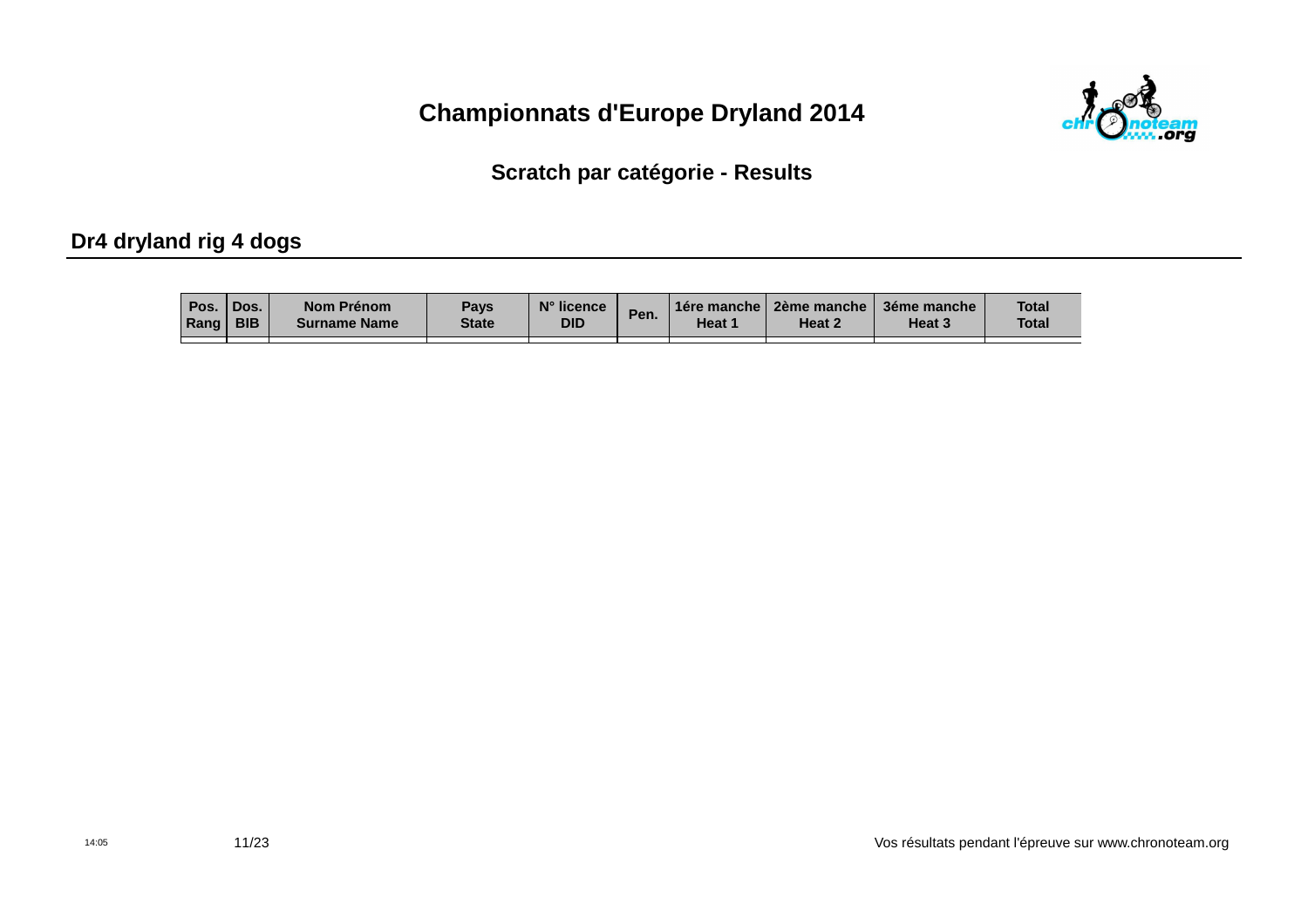

#### **Scratch par catégorie - Results**

# **Dr4nb dryland rig 4 dogs nordic breed**

| Pos.<br>Rang   | Dos.<br><b>BIB</b> | <b>Nom Prénom</b><br><b>Surname Name</b> | <b>Pays</b><br><b>State</b> | N° licence<br><b>DID</b> | Pen.         | 1ére manche<br>Heat 1 | 2ème manche<br>Heat 2 | 3éme manche<br>Heat <sub>3</sub> | <b>Total</b><br><b>Total</b> |
|----------------|--------------------|------------------------------------------|-----------------------------|--------------------------|--------------|-----------------------|-----------------------|----------------------------------|------------------------------|
| 1              | 288                | Damien langlois                          | France                      | FR.073008                | $\mathbf 0$  | 0:00:12:27:980        | 0:00:12:29:880        | <b>DNS</b>                       | 0:00:24:57:860               |
| $\overline{2}$ | 290                | Antti makiaho                            | Finland                     | FI.0086                  | $\mathbf{0}$ | 0:00:13:29:230        | 0:00:12:37:430        | <b>DNS</b>                       | 0:00:26:06:660               |
| 3              | 289                | Malin grangvist                          | Sweden                      | SE.3247                  | $\mathbf 0$  | 0:00:13:25:040        | 0:00:13:10:750        | <b>DNS</b>                       | 0:00:26:35:790               |
| $\overline{4}$ | 295                | Christian perlwitz                       | France                      | FR.072005                | $\mathbf{0}$ | 0:00:13:46:170        | 0:00:13:36:500        | <b>DNS</b>                       | 0:00:27:22:670               |
| 5              | 297                | Fabrice weber                            | France                      | FR.072001                | $\mathbf 0$  | 0:00:13:55:470        | 0:00:13:42:880        | <b>DNS</b>                       | 0:00:27:38:350               |
| 6              | 287                | Jana zemcakova                           | Slovakia                    | SK.001                   | $\mathbf{0}$ | 0:00:14:04:270        | 0:00:14:19:320        | <b>DNS</b>                       | 0:00:28:23:590               |
| $\overline{7}$ | 294                | Monika lang                              | Switzerland                 | CH.252                   | $\mathbf 0$  | 0:00:14:24:970        | 0:00:14:06:370        | <b>DNS</b>                       | 0:00:28:31:340               |
| 8              | 300                | Philippe hoffer                          | France                      | FR.016020                | $\mathbf{0}$ | 0:00:15:06:980        | 0:00:13:28:180        | <b>DNS</b>                       | 0:00:28:35:160               |
| 9              | 296                | Ludovic brasseur                         | Belgium                     | <b>BE.R002</b>           | $\Omega$     | 0:00:14:26:790        | 0:00:14:15:800        | <b>DNS</b>                       | 0:00:28:42:590               |
| 10             | 291                | Mary carter                              | <b>Great Britain</b>        | GB.107                   | $\mathbf{0}$ | 0:00:15:54:910        | 0:00:15:46:840        | <b>DNS</b>                       | 0:00:31:41:750               |
| 11             | 292                | Paul pateman                             | <b>Great Britain</b>        | GB.R001                  | $\pmb{0}$    | 0:00:16:01:680        | 0:00:15:46:070        | <b>DNS</b>                       | 0:00:31:47:750               |
| 12             | 298                | Waldemar stawowczyk                      | Poland                      | PL.0086                  | $\mathbf 0$  | 0:00:17:28:020        | <b>DNF</b>            | <b>DNS</b>                       | 0:00:17:28:020               |
| 13             | 286                | Martin owen                              | <b>Great Britain</b>        | GB.106                   | $\mathbf 0$  | <b>DNS</b>            | <b>DNS</b>            | <b>DNS</b>                       |                              |
| 14             | 293                | Gerry pollenus                           | Belgium                     | <b>BE.R006</b>           | $\mathbf{0}$ | <b>DNS</b>            | <b>DNS</b>            | <b>DNS</b>                       |                              |
| 15             | 299                | Michal kuvik                             | Slovakia                    | SK.002                   | $\mathbf 0$  | <b>DNS</b>            | <b>DNS</b>            | <b>DNS</b>                       |                              |
| 16             | 301                | Nick stone                               | <b>Great Britain</b>        | GB.112                   | $\mathbf{0}$ | <b>DNS</b>            | <b>DNS</b>            | <b>DNS</b>                       |                              |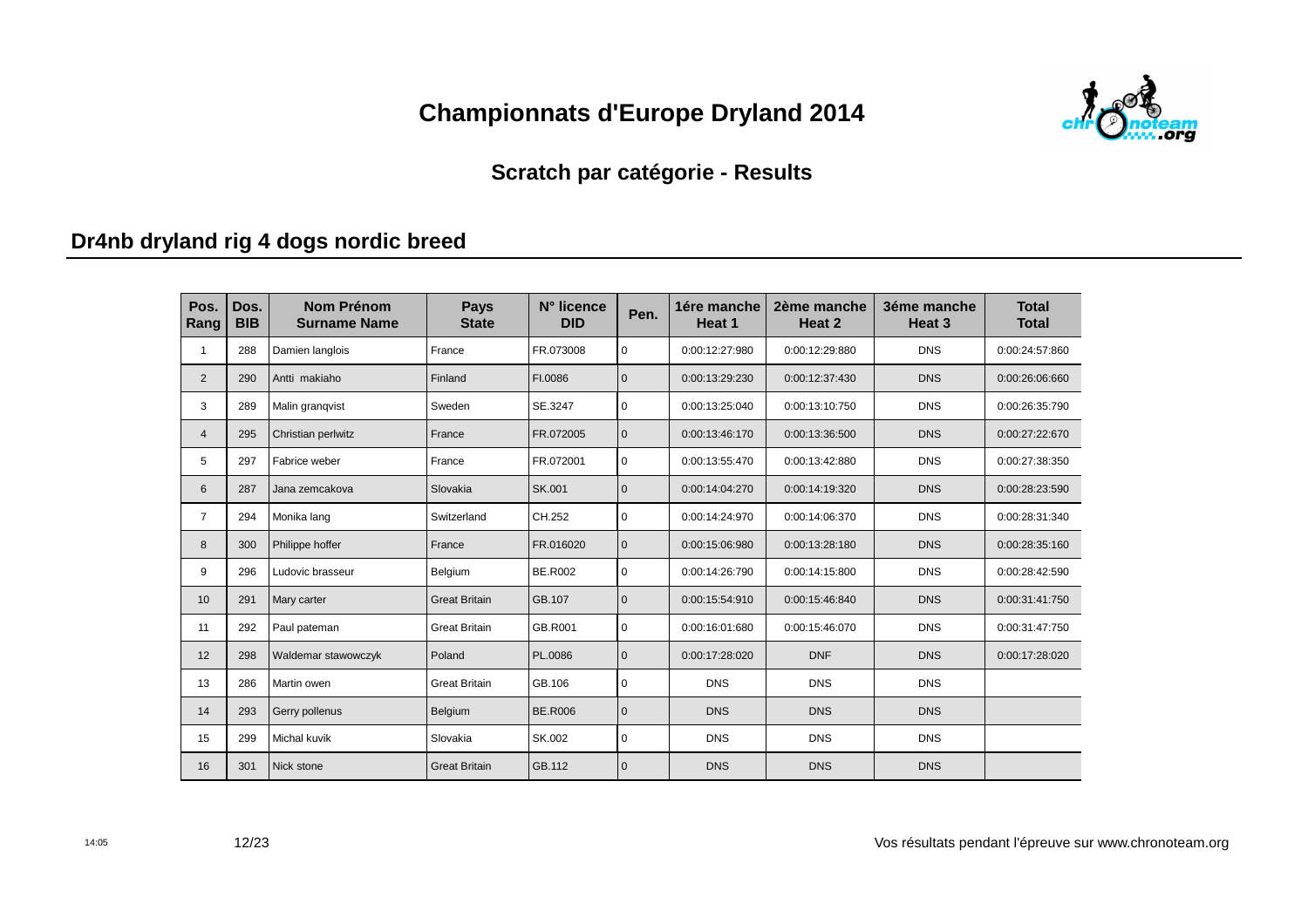

**Scratch par catégorie - Results**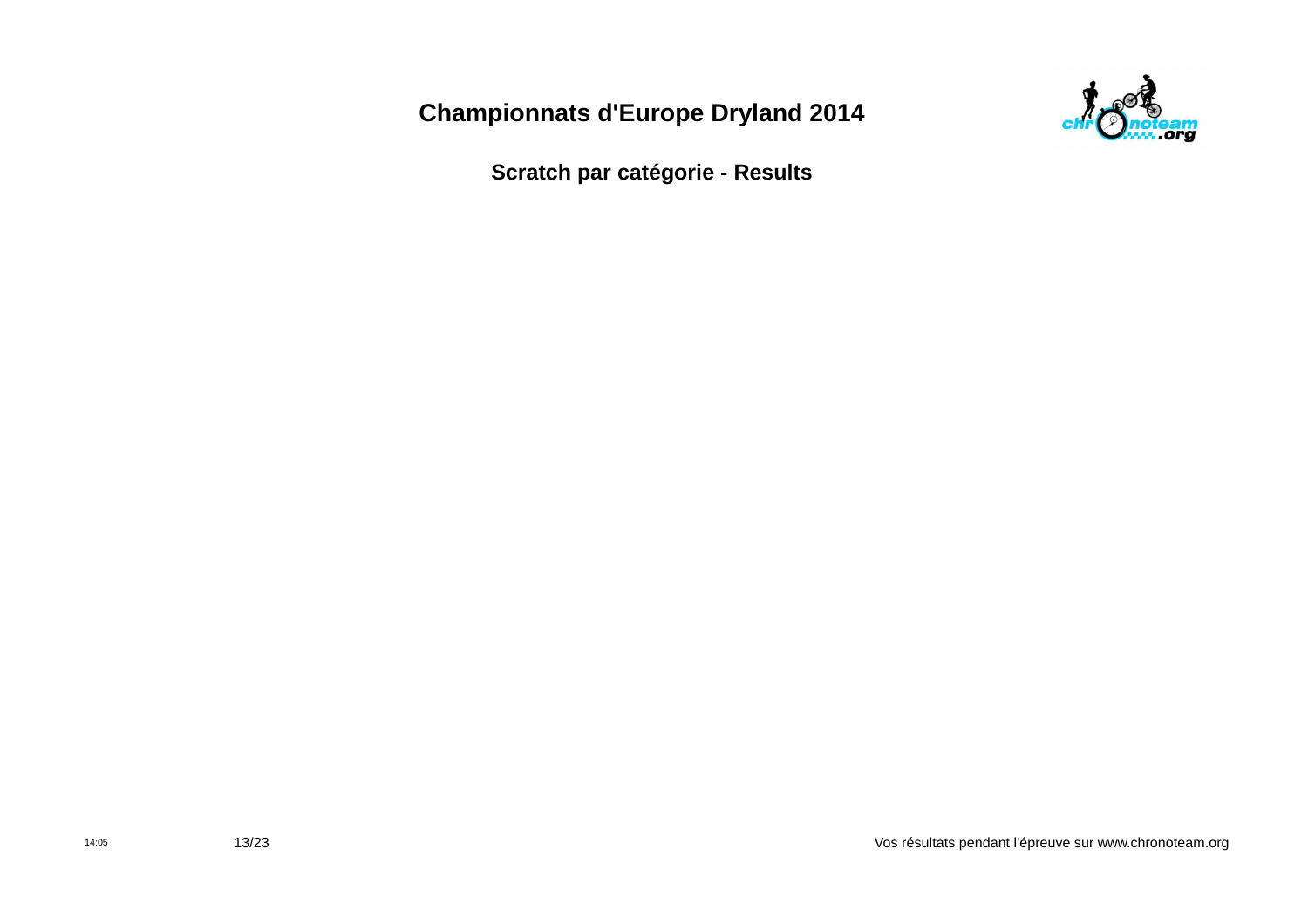

#### **Scratch par catégorie - Results**

### **Dr5-8 dryland rig 5-8 dogs**

| Pos.<br>Rang   | Dos.<br><b>BIB</b> | <b>Nom Prénom</b><br><b>Surname Name</b> | <b>Pays</b><br><b>State</b> | N° licence<br><b>DID</b> | Pen.         | 1ére manche<br>Heat 1 | 2ème manche<br>Heat 2 | 3éme manche<br>Heat <sub>3</sub> | <b>Total</b><br><b>Total</b> |
|----------------|--------------------|------------------------------------------|-----------------------------|--------------------------|--------------|-----------------------|-----------------------|----------------------------------|------------------------------|
| -1             | 102                | Teemu kaivola                            | Finland                     | FI.0067                  | $\mathbf 0$  | 0:00:11:16:120        | 0:00:11:13:720        | <b>DNS</b>                       | 0:00:22:29:840               |
| $\overline{2}$ | 98                 | lgor tracz                               | Poland                      | PL.0222                  | $\mathbf{0}$ | 0:00:11:20:760        | 0:00:11:15:700        | <b>DNS</b>                       | 0:00:22:36:460               |
| 3              | 100                | Patrik jadsten                           | Sweden                      | SE.4132                  | $\mathbf 0$  | 0:00:11:26:620        | 0:00:11:14:160        | <b>DNS</b>                       | 0:00:22:40:780               |
| $\overline{4}$ | 104                | Manuel kempf                             | Austria                     | AT.00033                 | $\mathbf{0}$ | 0:00:11:42:410        | 0:00:11:37:290        | <b>DNS</b>                       | 0:00:23:19:700               |
| 5              | 97                 | Daniel fitzgerald                        | <b>Great Britain</b>        | GB.104                   | $\mathbf 0$  | 0:00:11:46:950        | 0:00:11:48:430        | <b>DNS</b>                       | 0:00:23:35:380               |
| 6              | 106                | Remy coste                               | France                      | FR.065002                | $\mathbf{0}$ | 0:00:12:03:080        | 0:00:12:06:500        | <b>DNS</b>                       | 0:00:24:09:580               |
| $\overline{7}$ | 99                 | Ludovic kupezak                          | France                      | FR.086001                | $\mathbf 0$  | 0:00:12:12:520        | 0:00:12:08:110        | <b>DNS</b>                       | 0:00:24:20:630               |
| 8              | 121                | Geoffrey gros                            | France                      | FR.005014                | $\mathbf{0}$ | 0:00:12:14:480        | 0:00:12:06:360        | <b>DNS</b>                       | 0:00:24:20:840               |
| 9              | 101                | Heinrich stahl                           | Germany                     | DE.1307530121<br>2       | $\mathbf 0$  | 0:00:12:15:960        | 0:00:12:09:210        | <b>DNS</b>                       | 0:00:24:25:170               |
| 10             | 107                | Patrick wirz                             | Switzerland                 | CH.405                   | $\mathbf{0}$ | 0:00:11:43:070        | 0:00:12:42:530        | <b>DNS</b>                       | 0:00:24:25:600               |
| 11             | 124                | Vallespi francesc                        | Spain                       | ES.40930079              | $\mathbf 0$  | 0:00:12:32:680        | 0:00:11:57:880        | <b>DNS</b>                       | 0:00:24:30:560               |
| 12             | 113                | Jose martin                              | Germany                     | DE.0802590177<br>8       | $\Omega$     | 0:00:12:51:700        | 0:00:12:14:870        | <b>DNS</b>                       | 0:00:25:06:570               |
| 13             | 118                | Wolfgang koch                            | Austria                     | AT.00020                 | $\Omega$     | 0:00:12:52:490        | 0:00:12:29:210        | <b>DNS</b>                       | 0:00:25:21:700               |
| 14             | 116                | Georg obermaier                          | Germany                     | DE.2405670192<br>8       | $\Omega$     | 0:00:12:54:600        | 0:00:12:37:590        | <b>DNS</b>                       | 0:00:25:32:190               |
| 15             | 119                | Antoine lemoine                          | France                      | FR.016003                | $\mathbf 0$  | 0:00:13:03:670        | 0:00:12:32:940        | <b>DNS</b>                       | 0:00:25:36:610               |
| 16             | 103                | Max wightman                             | <b>Great Britain</b>        | GB.131                   | $\mathbf{0}$ | 0:00:12:46:590        | 0:00:12:50:600        | <b>DNS</b>                       | 0:00:25:37:190               |
| 17             | 120                | Roberto lorenzo                          | Spain                       | ES.76416140              | $\Omega$     | 0:00:13:03:330        | 0:00:13:02:680        | <b>DNS</b>                       | 0:00:26:06:010               |

Vos résultats pendant l'épreuve sur www.chronoteam.org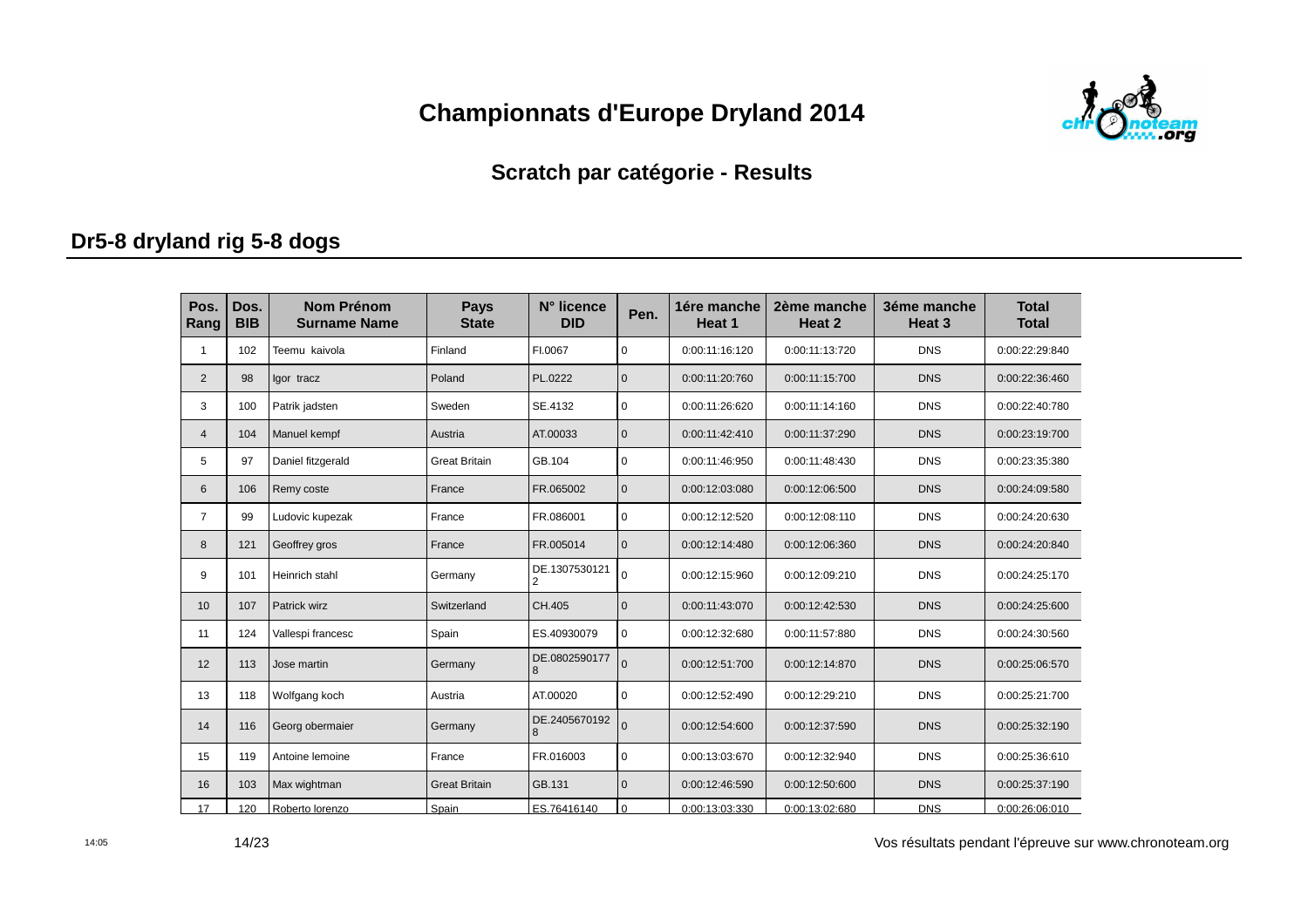

#### **Scratch par catégorie - Results**

### **Dr5-8 dryland rig 5-8 dogs**

| Pos.<br>Rang | Dos.<br><b>BIB</b> | Nom Prénom<br><b>Surname Name</b> | <b>Pays</b><br><b>State</b> | N° licence<br><b>DID</b> | Pen.           | 1ére manche<br>Heat 1 | 2ème manche<br>Heat 2 | 3éme manche<br>Heat 3 | <b>Total</b><br><b>Total</b> |
|--------------|--------------------|-----------------------------------|-----------------------------|--------------------------|----------------|-----------------------|-----------------------|-----------------------|------------------------------|
| 18           | 112                | J?rgen oberheim                   | Germany                     | DE.2309650247<br>3       | $\overline{0}$ | 0:00:12:04:690        | 0:00:14:05:770        | <b>DNS</b>            | 0:00:26:10:460               |
| 19           | 111                | Lukasz paczynski                  | Poland                      | PL.0400                  | 0              | 0:00:13:18:980        | 0:00:13:51:010        | <b>DNS</b>            | 0:00:27:09:990               |
| 20           | 110                | Anna bajer                        | Poland                      | PL.0033                  | W82.2.3.       | 0:00:13:56:280        | 0:00:13:55:230        | <b>DNS</b>            | 0:00:27:51:510               |
| 21           | 108                | Quintana juan carlos              | Spain                       | ES.71108941              | $\mathbf 0$    | 0:00:12:06:510        | <b>DNF</b>            | <b>DNS</b>            | 0:00:12:06:510               |
| 22           | 115                | Svein erik teslo                  | Norway                      | NO.0043                  | $\mathbf 0$    | 0:00:12:22:840        | <b>DNF</b>            | <b>DNS</b>            | 0:00:12:22:840               |
| 23           | 114                | Dominique couvelard               | France                      | FR.016018                | 0              | 0:00:15:33:250        | <b>DNF</b>            | <b>DNS</b>            | 0:00:15:33:250               |
| 24           | 105                | Olivier schnydrig                 | Switzerland                 | CH.346                   | $\mathbf 0$    | <b>DNS</b>            | <b>DNS</b>            | <b>DNS</b>            |                              |
| 25           | 109                | <b>Tobias leask</b>               | <b>Great Britain</b>        | GB.103                   | 0              | <b>DNS</b>            | <b>DNS</b>            | <b>DNS</b>            |                              |
| 26           | 117                | Lopez alvaro                      | Spain                       | ES.72130115              | $\mathbf{0}$   | <b>DNS</b>            | <b>DNS</b>            | <b>DNS</b>            |                              |
| 27           | 122                | Knut arne holthe                  | Norway                      | NO.0301                  | 0              | <b>DNS</b>            | <b>DNS</b>            | <b>DNS</b>            |                              |
| 28           | 123                | Stefan donker                     | Netherlands                 | NL.2005148               | $\mathbf{0}$   | <b>DNS</b>            | <b>DNS</b>            | <b>DNS</b>            |                              |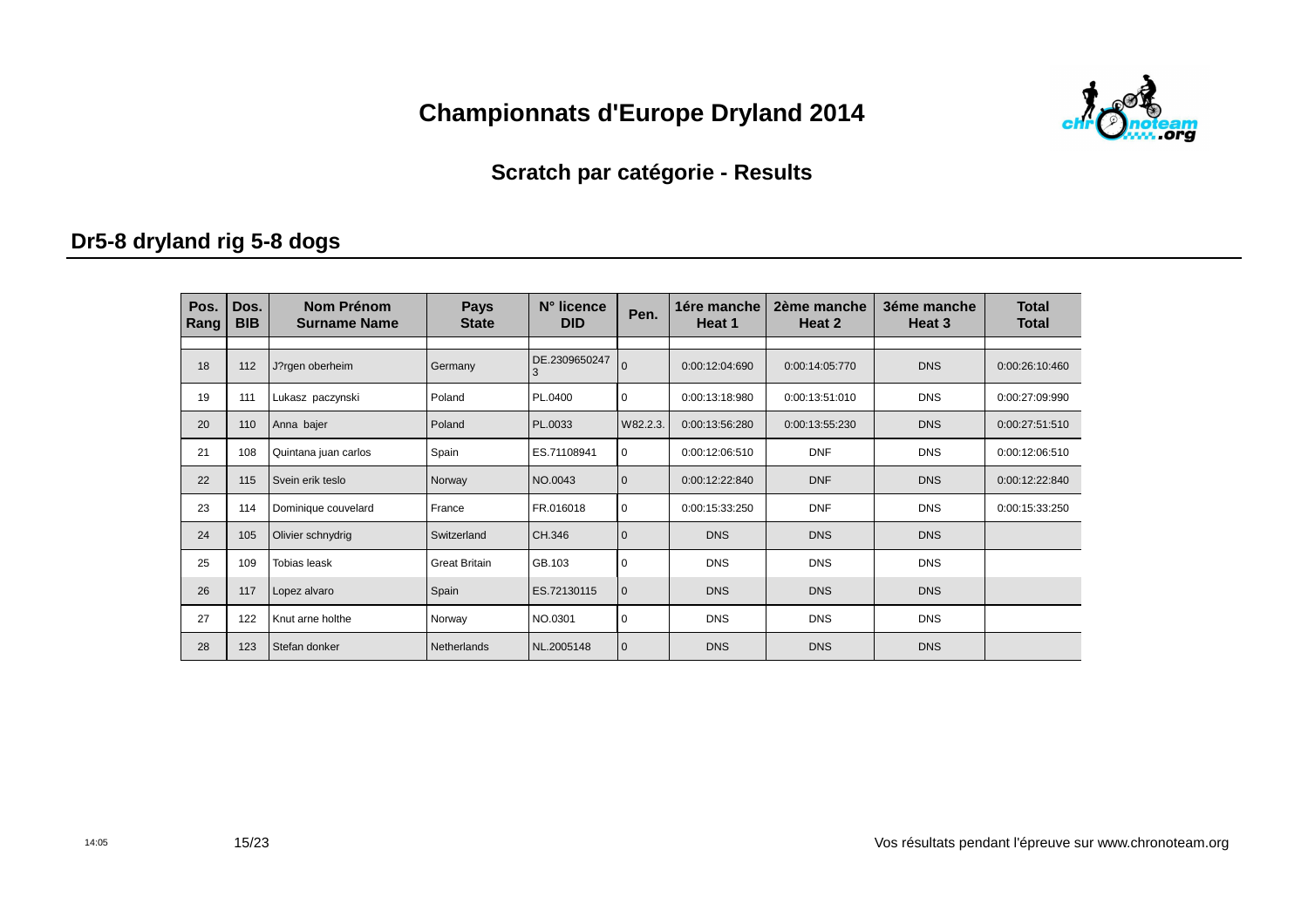

#### **Scratch par catégorie - Results**

#### **Dr5-8nb dryland rig Nordic Breed 5-8 dogs**

| Pos.<br>Rang   | Dos.<br><b>BIB</b> | <b>Nom Prénom</b><br><b>Surname Name</b> | <b>Pays</b><br><b>State</b> | N° licence<br><b>DID</b> | Pen.         | 1ére manche<br>Heat 1 | 2ème manche<br>Heat 2 | 3éme manche<br>Heat <sub>3</sub> | <b>Total</b><br><b>Total</b> |
|----------------|--------------------|------------------------------------------|-----------------------------|--------------------------|--------------|-----------------------|-----------------------|----------------------------------|------------------------------|
| 1              | 127                | Laurent berge                            | France                      | FR.005010                | $\mathbf 0$  | 0:00:12:32:840        | 0:00:12:30:880        | <b>DNS</b>                       | 0:00:25:03:720               |
| $\overline{2}$ | 138                | Patrick logeais                          | France                      | FR.081005                | $\mathbf 0$  | 0:00:12:40:170        | 0:00:12:27:570        | <b>DNS</b>                       | 0:00:25:07:740               |
| 3              | 128                | Charlotta lundgren                       | Sweden                      | SE.1943                  | $\pmb{0}$    | 0:00:12:33:020        | 0:00:13:20:170        | <b>DNS</b>                       | 0:00:25:53:190               |
| $\overline{4}$ | 135                | Jerome paveau                            | France                      | FR.072006                | $\mathbf{0}$ | 0:00:13:09:550        | 0:00:12:45:010        | <b>DNS</b>                       | 0:00:25:54:560               |
| 5              | 141                | Sully logeais                            | France                      | FR.081007                | $\pmb{0}$    | 0:00:13:37:400        | 0:00:13:00:740        | <b>DNS</b>                       | 0:00:26:38:140               |
| 6              | 125                | John carter                              | <b>Great Britain</b>        | GB.105                   | $\mathbf 0$  | 0:00:13:37:050        | 0:00:13:18:990        | <b>DNS</b>                       | 0:00:26:56:040               |
| $\overline{7}$ | 136                | Sophie verla                             | Hungary                     | HU.007                   | $\pmb{0}$    | 0:00:13:52:940        | 0:00:13:30:760        | <b>DNS</b>                       | 0:00:27:23:700               |
| 8              | 129                | Roman habasko                            | <b>Czech Republic</b>       | CZ.01014                 | $\mathbf{0}$ | 0:00:13:50:570        | 0:00:13:33:540        | <b>DNS</b>                       | 0:00:27:24:110               |
| 9              | 126                | Erkki b?rkland                           | Finland                     | FI.0094                  | $\mathbf 0$  | 0:00:13:36:490        | 0:00:14:26:640        | <b>DNS</b>                       | 0:00:28:03:130               |
| 10             | 132                | Emile le page                            | France                      | FR.062001                | $\mathbf{0}$ | 0:00:14:15:760        | 0:00:14:09:390        | <b>DNS</b>                       | 0:00:28:25:150               |
| 11             | 140                | Raphael verdy                            | France                      | FR.081010                | $\mathbf 0$  | 0:00:14:04:070        | 0:00:15:40:760        | <b>DNS</b>                       | 0:00:29:44:830               |
| 12             | 137                | Gro teslo                                | Norway                      | NO.0044                  | $\mathbf{0}$ | 0:00:15:29:290        | 0:00:19:02:000        | <b>DNS</b>                       | 0:00:34:31:290               |
| 13             | 130                | Martijn verhaegen                        | Netherlands                 | NL.2008178               | $\mathbf 0$  | <b>DNS</b>            | <b>DNS</b>            | <b>DNS</b>                       |                              |
| 14             | 131                | Christophe sudan                         | Switzerland                 | <b>CH.R001</b>           | <b>DIS</b>   | <b>DNS</b>            | <b>DNS</b>            | <b>DNS</b>                       |                              |
| 15             | 133                | Thorsten pollenus                        | Belgium                     | <b>BE.R007</b>           | $\mathbf 0$  | <b>DNS</b>            | <b>DNS</b>            | <b>DNS</b>                       |                              |
| 16             | 134                | Lazaro martinez                          | Andorra                     | AD.R001                  | $\mathbf{0}$ | <b>DNS</b>            | <b>DNS</b>            | <b>DNS</b>                       |                              |
| 17             | 139                | Krzysztof janecki                        | Poland                      | PL.0142                  | $\mathbf 0$  | <b>DNS</b>            | <b>DNS</b>            | <b>DNS</b>                       |                              |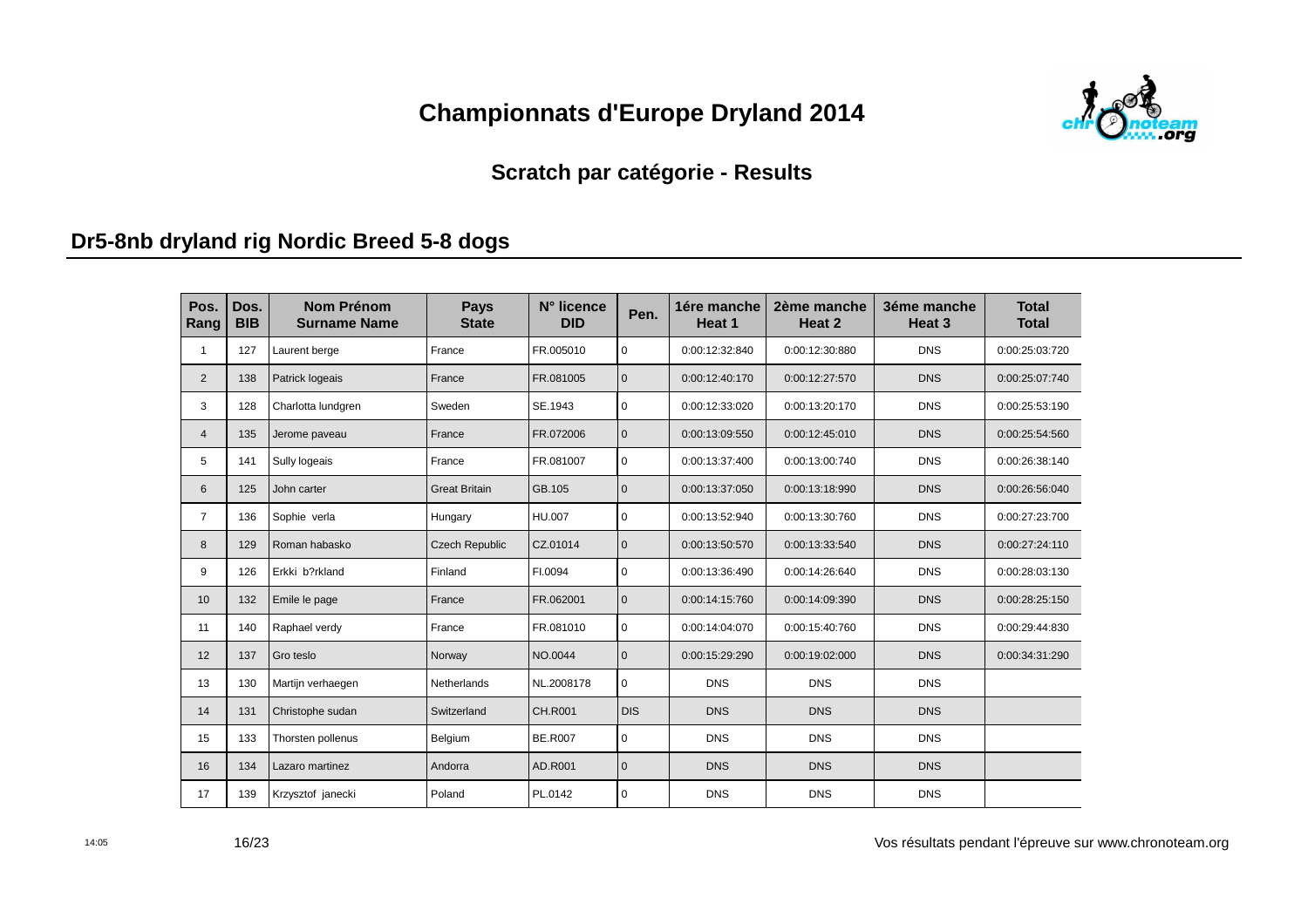

**Scratch par catégorie - Results**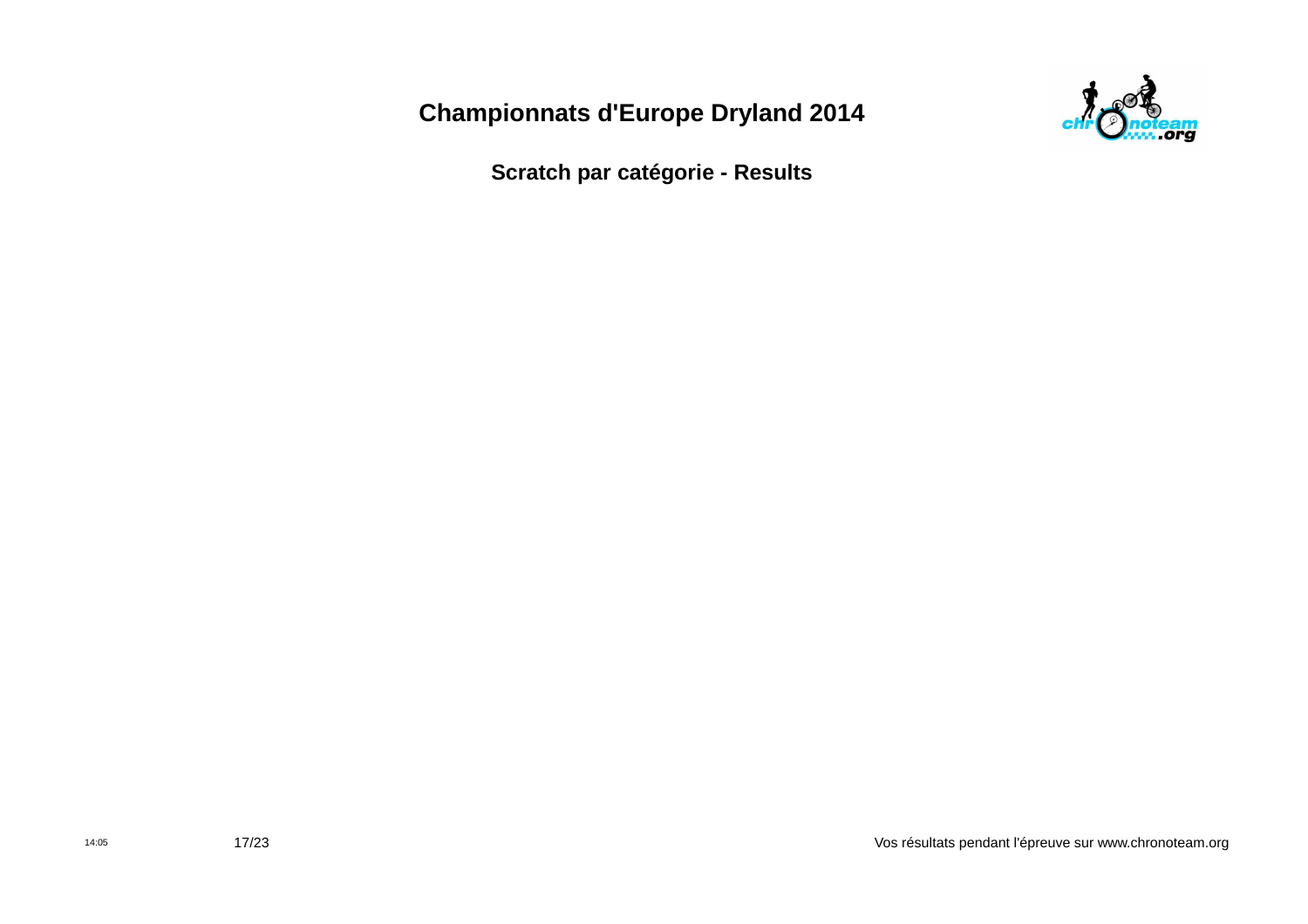

#### **Scratch par catégorie - Results**

#### **Ds2 dryland scooter**

| Pos.<br>Rang   | Dos.<br><b>BIB</b> | <b>Nom Prénom</b><br><b>Surname Name</b> | <b>Pays</b><br><b>State</b> | N° licence<br><b>DID</b> | Pen.         | 1ére manche<br>Heat 1 | 2ème manche<br>Heat 2 | 3éme manche<br>Heat <sub>3</sub> | <b>Total</b><br><b>Total</b> |
|----------------|--------------------|------------------------------------------|-----------------------------|--------------------------|--------------|-----------------------|-----------------------|----------------------------------|------------------------------|
|                | 215                | Vesa-pekka jurvelin                      | Finland                     | FI.0080                  | $\mathbf 0$  | 0:00:11:48:930        | 0:00:11:17:310        | <b>DNS</b>                       | 0:00:23:06:240               |
| $\overline{2}$ | 208                | Mikael pettersson                        | Sweden                      | SE.1378                  | $\mathbf 0$  | 0:00:11:40:410        | 0:00:11:28:740        | <b>DNS</b>                       | 0:00:23:09:150               |
| 3              | 228                | Maija nivala                             | Finland                     | FI.0059                  | $\mathbf 0$  | 0:00:11:53:120        | 0:00:11:46:100        | <b>DNS</b>                       | 0:00:23:39:220               |
| $\overline{4}$ | 226                | Viktor sinding-larsen                    | Norway                      | NO.0180                  | $\mathbf 0$  | 0:00:12:02:170        | 0:00:11:49:340        | <b>DNS</b>                       | 0:00:23:51:510               |
| 5              | 209                | Stein grondalen                          | Norway                      | NO.0237                  | $\pmb{0}$    | 0:00:12:26:030        | 0:00:11:26:310        | <b>DNS</b>                       | 0:00:23:52:340               |
| 6              | 211                | Veronika navratilova                     | <b>Czech Republic</b>       | CZ.01602                 | $\mathbf{0}$ | 0:00:11:57:920        | 0:00:11:55:890        | <b>DNS</b>                       | 0:00:23:53:810               |
| $\overline{7}$ | 207                | Adrian meissner                          | Switzerland                 | CH.276                   | $\mathbf 0$  | 0:00:12:21:380        | 0:00:11:54:270        | <b>DNS</b>                       | 0:00:24:15:650               |
| 8              | 227                | Ivo vacke                                | <b>Czech Republic</b>       | CZ.01496                 | $\mathbf{0}$ | 0:00:12:10:290        | 0:00:12:20:020        | <b>DNS</b>                       | 0:00:24:30:310               |
| 9              | 216                | Lena boysen hillestad                    | Norway                      | NO.0003                  | $\mathbf 0$  | 0:00:12:18:670        | 0:00:12:23:990        | <b>DNS</b>                       | 0:00:24:42:660               |
| 10             | 217                | Agnieszka rychwalska                     | Poland                      | PL.0034                  | $\mathbf{0}$ | 0:00:12:30:440        | 0:00:12:24:720        | <b>DNS</b>                       | 0:00:24:55:160               |
| 11             | 221                | Robin leyon                              | Belgium                     | BE.000149                | $\mathbf 0$  | 0:00:12:48:110        | 0:00:12:22:100        | <b>DNS</b>                       | 0:00:25:10:210               |
| 12             | 214                | Christina holst jensen                   | Norway                      | NO.0085                  | $\mathbf{0}$ | 0:00:13:06:880        | 0:00:12:22:420        | <b>DNS</b>                       | 0:00:25:29:300               |
| 13             | 224                | Beata pawlowska                          | Poland                      | PL.0079                  | $\mathbf 0$  | 0:00:12:58:880        | 0:00:12:35:950        | <b>DNS</b>                       | 0:00:25:34:830               |
| 14             | 210                | Charlie brecknell                        | <b>Great Britain</b>        | GB.110                   | $\mathbf{0}$ | 0:00:12:58:730        | 0:00:12:58:110        | <b>DNS</b>                       | 0:00:25:56:840               |
| 15             | 230                | Lena weilenmann                          | Switzerland                 | CH.394                   | $\mathbf 0$  | 0:00:13:10:040        | 0:00:12:55:580        | <b>DNS</b>                       | 0:00:26:05:620               |
| 16             | 225                | Corentin coste                           | France                      | FR.065004                | $\mathbf{0}$ | 0:00:13:03:710        | 0:00:13:05:150        | <b>DNS</b>                       | 0:00:26:08:860               |
| 17             | 232                | Simen enger                              | Norway                      | NO.0305                  | $\mathbf 0$  | 0:00:13:36:780        | 0:00:12:38:440        | <b>DNS</b>                       | 0:00:26:15:220               |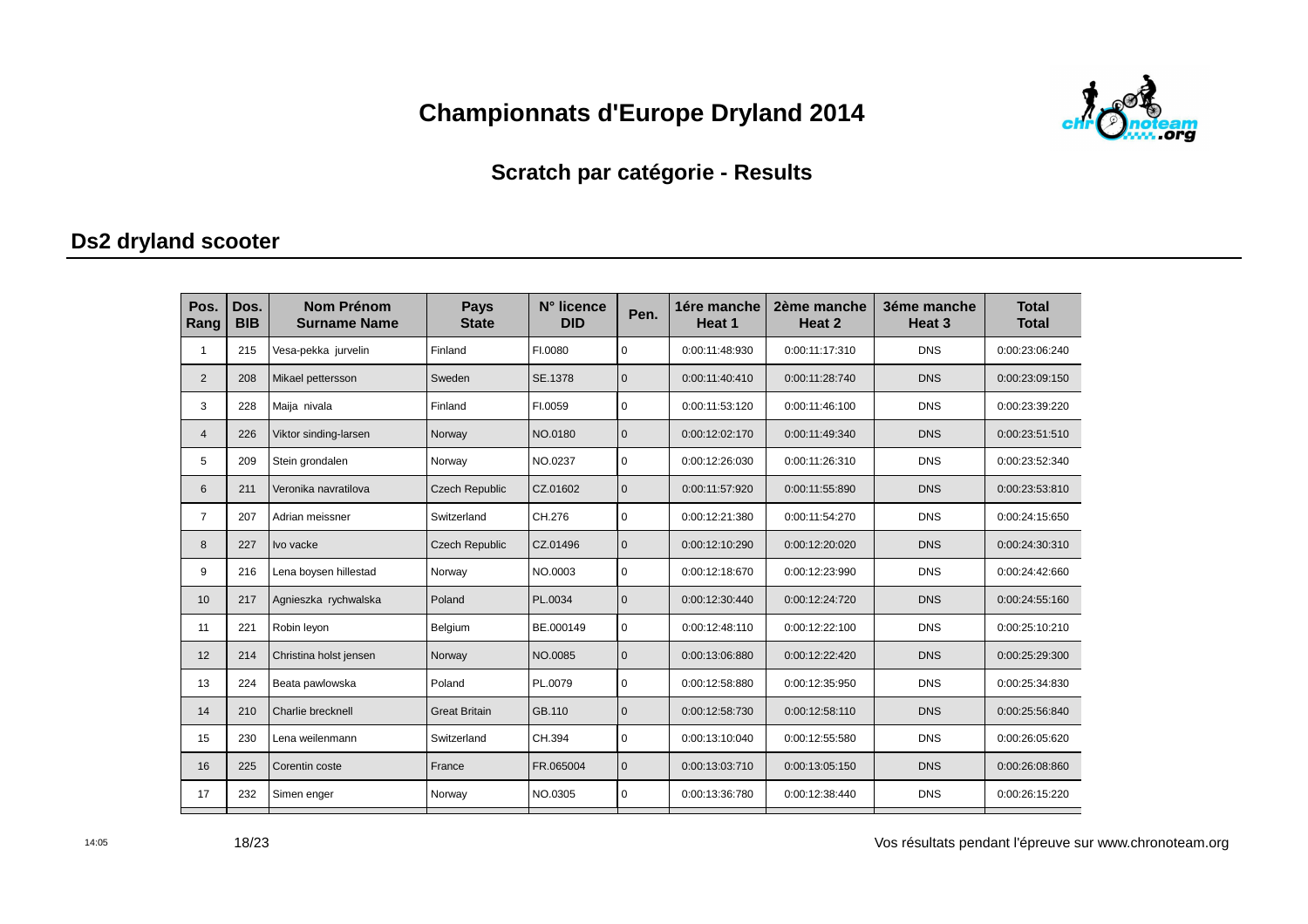

#### Scratch par catégorie - Results

#### Ds2 dryland scooter

| Pos.<br>Rang | Dos.<br><b>BIB</b> | <b>Nom Prénom</b><br><b>Surname Name</b> | <b>Pays</b><br><b>State</b> | N° licence<br><b>DID</b> | Pen.         | 1ére manche<br>Heat 1 | 2ème manche<br>Heat 2 | 3éme manche<br>Heat <sub>3</sub> | <b>Total</b><br><b>Total</b> |
|--------------|--------------------|------------------------------------------|-----------------------------|--------------------------|--------------|-----------------------|-----------------------|----------------------------------|------------------------------|
| 18           | 233                | Solveig aaseby                           | Norway                      | NO.0031                  | $\mathbf{0}$ | 0:00:13:42:220        | 0:00:12:39:630        | <b>DNS</b>                       | 0:00:26:21:850               |
| 19           | 239                | Thierry charmillot                       | Switzerland                 | CH.138                   | $\Omega$     | 0:00:13:32:070        | 0:00:13:30:100        | <b>DNS</b>                       | 0:00:27:02:170               |
| 20           | 220                | Birgit kostbahn                          | Germany                     | DE.0703641186<br>3       | $\Omega$     | 0:00:13:51:370        | 0:00:13:16:580        | <b>DNS</b>                       | 0:00:27:07:950               |
| 21           | 218                | Carrasco victor                          | Spain                       | ES.47106623              | 0            | 0:00:13:43:270        | 0:00:13:28:520        | <b>DNS</b>                       | 0:00:27:11:790               |
| 22           | 222                | Charbonelle baptiste                     | France                      | FR.016023                | $\mathbf{0}$ | 0:00:13:45:050        | 0:00:13:35:480        | <b>DNS</b>                       | 0:00:27:20:530               |
| 23           | 238                | Agirre eneko                             | Spain                       | ES.72508735              | 0            | 0:00:13:54:060        | 0:00:13:39:540        | <b>DNS</b>                       | 0:00:27:33:600               |
| 24           | 231                | Dominik crettenand                       | Switzerland                 | CH.139                   | $\mathbf{0}$ | 0:00:15:43:450        | 0:00:12:36:180        | <b>DNS</b>                       | 0:00:28:19:630               |
| 25           | 219                | Svein friberg                            | Norway                      | NO.0307                  | $\Omega$     | 0:00:14:52:740        | 0:00:13:46:260        | <b>DNS</b>                       | 0:00:28:39:000               |
| 26           | 237                | Angulo iban                              | Spain                       | ES.44168613              | $\mathbf 0$  | 0:00:15:05:390        | 0:00:13:46:640        | <b>DNS</b>                       | 0:00:28:52:030               |
| 27           | 235                | Remy coste                               | France                      | FR.065002                | $\Omega$     | 0:00:14:51:930        | 0:00:14:11:500        | <b>DNS</b>                       | 0:00:29:03:430               |
| 28           | 206                | Oksana vimba                             | <b>Russian Federation</b>   | RU.1059                  | $\Omega$     | 0:00:14:29:480        | 0:00:16:02:450        | <b>DNS</b>                       | 0:00:30:31:930               |
| 29           | 212                | Matthias diddens                         | France                      | FR.066006                | $\mathbf 0$  | 0:00:16:11:390        | 0:00:14:23:430        | <b>DNS</b>                       | 0:00:30:34:820               |
| 30           | 236                | Alonso roberto                           | Spain                       | ES.12149376              | $\mathbf{0}$ | 0:00:15:25:710        | 0:00:15:11:030        | <b>DNS</b>                       | 0:00:30:36:740               |
| 31           | 234                | Fernandez samuel                         | Spain                       | ES.11428588              | $\mathbf 0$  | 0:00:15:47:130        | 0:00:15:16:250        | <b>DNS</b>                       | 0:00:31:03:380               |
| 32           | 213                | Zoltan nemedi                            | Hungary                     | HU.211                   | $\mathbf 0$  | 0:00:16:51:990        | <b>DNF</b>            | <b>DNS</b>                       | 0:00:16:51:990               |
| 33           | 229                | Marco gabossi                            | Italy                       | IT.000006                | $\Omega$     | 0:00:20:32:600        | <b>DNF</b>            | <b>DNS</b>                       | 0:00:20:32:600               |
| 34           | 223                | Werner schaub                            | Germany                     | DE.2705530231            | $\mathbf 0$  | <b>DNS</b>            | <b>DNS</b>            | <b>DNS</b>                       |                              |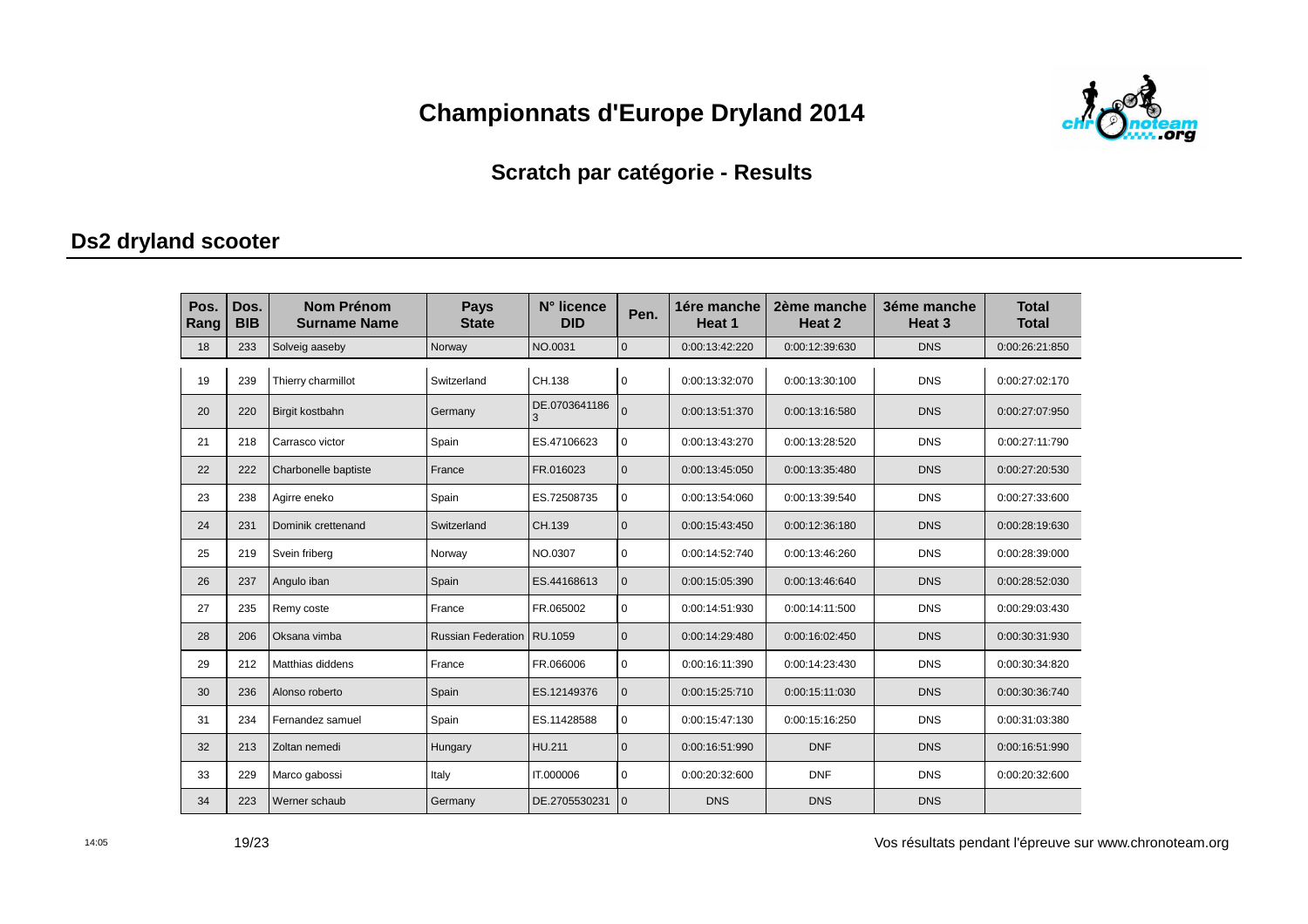

Scratch par catégorie - Results

#### Ds2 dryland scooter

| Pos.<br>Rang | <b>Dos.</b><br><b>BIB</b> | Nom Prénom<br><b>Surname Name</b> | <b>Pays</b><br><b>State</b> | $N^{\circ}$ licence<br><b>DID</b> | Pen. | Heat 1 | 1ére manche   2ème manche  <br>Heat 2 | 3éme manche<br>Heat 3 | <b>Total</b><br><b>Total</b> |
|--------------|---------------------------|-----------------------------------|-----------------------------|-----------------------------------|------|--------|---------------------------------------|-----------------------|------------------------------|
|              |                           |                                   |                             |                                   |      |        |                                       |                       |                              |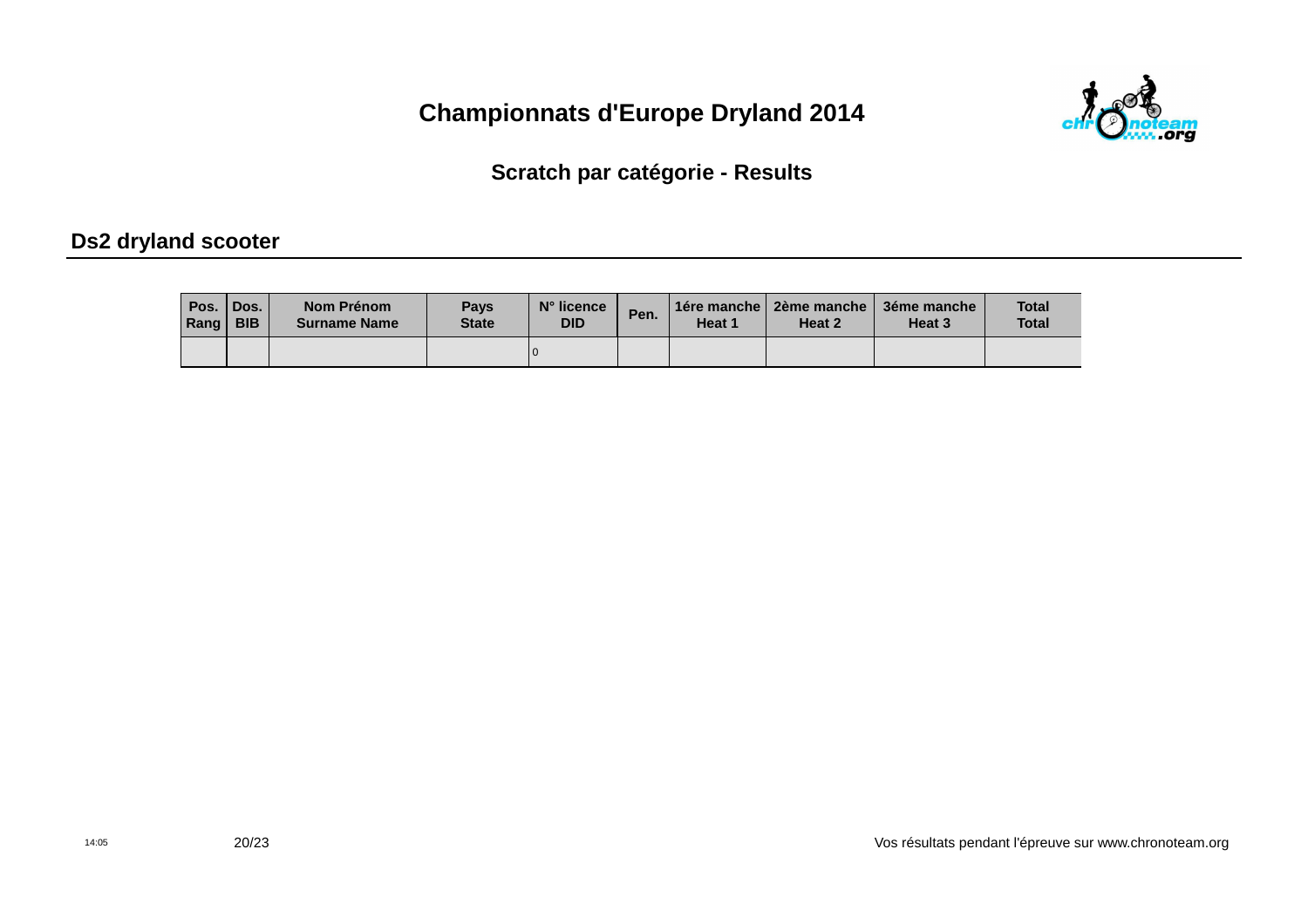

#### **Scratch par catégorie - Results**

### **Ds2nb dryland scooter nordic breed**

| Pos.<br>Rang   | Dos.<br><b>BIB</b> | <b>Nom Prénom</b><br><b>Surname Name</b> | <b>Pays</b><br><b>State</b> | N° licence<br><b>DID</b>        | Pen.             | 1ére manche<br>Heat 1 | 2ème manche<br>Heat 2 | 3éme manche<br>Heat <sub>3</sub> | <b>Total</b><br><b>Total</b> |
|----------------|--------------------|------------------------------------------|-----------------------------|---------------------------------|------------------|-----------------------|-----------------------|----------------------------------|------------------------------|
| 1              | 250                | Teemu kaivola                            | Finland                     | FI.0067                         | $\Omega$         | 0:00:14:07:880        | 0:00:13:21:910        | <b>DNS</b>                       | 0:00:27:29:790               |
| $\overline{2}$ | 241                | Pierre chappe                            | France                      | FR.016024                       | $\mathbf{0}$     | 0:00:14:17:380        | 0:00:13:39:930        | <b>DNS</b>                       | 0:00:27:57:310               |
| 3              | 266                | Joakim andersson                         | Sweden                      | SE.1678                         | $\mathbf 0$      | 0:00:14:59:230        | 0:00:14:32:360        | <b>DNS</b>                       | 0:00:29:31:590               |
| $\overline{4}$ | 262                | Denis rolando                            | France                      | FR.091005                       | $\Omega$         | 0:00:15:03:220        | 0:00:14:36:790        | <b>DNS</b>                       | 0:00:29:40:010               |
| 5              | 268                | Markus rechner                           | Germany                     | DE.0401690201<br>9              | $\mathbf 0$      | 0:00:15:44:900        | 0:00:15:05:990        | <b>DNS</b>                       | 0:00:30:50:890               |
| 6              | 245                | Virginie brice                           | Belgium                     | <b>BE.R001</b>                  | $\mathbf{0}$     | 0:00:16:09:130        | 0:00:14:46:930        | <b>DNS</b>                       | 0:00:30:56:060               |
| $\overline{7}$ | 260                | Kristons martins                         | Latvia                      | LV.000021                       | $\mathbf 0$      | 0:00:15:29:570        | 0:00:15:33:210        | <b>DNS</b>                       | 0:00:31:02:780               |
| 8              | 242                | Par jansson                              | Sweden                      | SE.1976                         | $\mathbf{0}$     | 0:00:15:32:100        | 0:00:15:48:810        | <b>DNS</b>                       | 0:00:31:20:910               |
| 9              | 254                | Waldemar stawowczyk                      | Poland                      | PL.0086                         | N <sub>b</sub> 2 | 0:00:15:51:780        | 0:00:15:51:320        | <b>DNS</b>                       | 0:00:31:43:100               |
| 10             | 263                | Anthony kalisch                          | France                      | FR.056018                       | $\mathbf{0}$     | 0:00:15:45:230        | 0:00:16:09:470        | <b>DNS</b>                       | 0:00:31:54:700               |
| 11             | 257                | Tomasz dobrowolski                       | Poland                      | PL.0342                         | $\Omega$         | 0:00:16:26:360        | 0:00:15:33:590        | <b>DNS</b>                       | 0:00:31:59:950               |
| 12             | 261                | Hans jurgen ebert                        | Germany                     | DE.3105520214<br>$\overline{4}$ | $\Omega$         | 0:00:16:46:210        | 0:00:15:22:830        | <b>DNS</b>                       | 0:00:32:09:040               |
| 13             | 249                | Alicja kubiczek                          | Poland                      | PL.0399                         | $\Omega$         | 0:00:16:56:140        | 0:00:16:43:130        | <b>DNS</b>                       | 0:00:33:39:270               |
| 14             | 256                | Xavier dasseville                        | Belgium                     | <b>BE.R005</b>                  | $\mathbf{0}$     | 0:00:17:45:540        | 0:00:18:18:380        | <b>DNS</b>                       | 0:00:36:03:920               |
| 15             | 267                | Nathan rolando                           | France                      | FR.091006                       | N <sub>b</sub> 2 | 0:00:19:38:110        | 0:00:18:32:860        | <b>DNS</b>                       | 0:00:38:10:970               |
| 16             | 259                | Anna bespalova                           | <b>Russian Federation</b>   | RU.1055                         | $\Omega$         | 0:00:18:36:820        | 0:00:20:40:810        | <b>DNS</b>                       | 0:00:39:17:630               |
| 17             | 246                | Vickie pullin                            | <b>Great Britain</b>        | GB.121                          | 0                | 0:00:20:03:510        | 0:00:19:46:040        | <b>DNS</b>                       | 0:00:39:49:550               |

21/23

14:05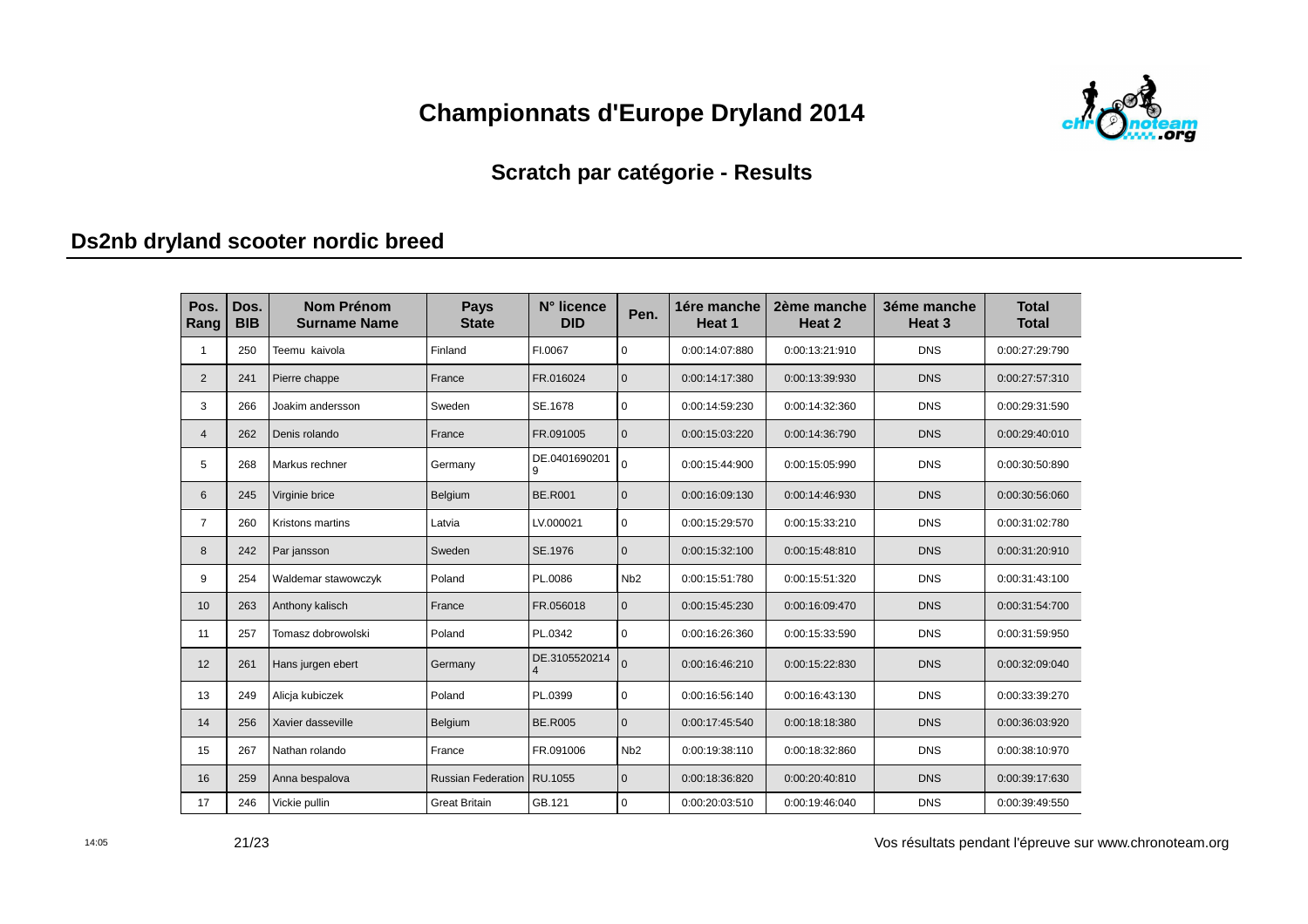

#### **Scratch par catégorie - Results**

### **Ds2nb dryland scooter nordic breed**

| Pos.<br>Rang | Dos.<br><b>BIB</b> | Nom Prénom<br><b>Surname Name</b> | <b>Pays</b><br><b>State</b> | N° licence<br><b>DID</b> | Pen.         | 1ére manche<br>Heat 1 | 2ème manche<br>Heat 2 | 3éme manche<br>Heat 3 | <b>Total</b><br><b>Total</b> |
|--------------|--------------------|-----------------------------------|-----------------------------|--------------------------|--------------|-----------------------|-----------------------|-----------------------|------------------------------|
| 18           | 258                | Jonathan benois                   | Belgium                     | <b>BE.R003</b>           | Nb2          | 0:00:21:13:140        | 0:00:21:01:920        | <b>DNS</b>            | 0:00:42:15:060               |
| 19           | 265                | Cliff brown                       | <b>Great Britain</b>        | GB.R002                  | $\mathbf 0$  | 0:00:22:06:290        | 0:00:20:40:680        | <b>DNS</b>            | 0:00:42:46:970               |
| 20           | 244                | Cherry fairley                    | <b>Great Britain</b>        | GB.127                   | Nb2          | 0:00:23:08:890        | 0:00:23:33:450        | <b>DNS</b>            | 0:00:46:42:340               |
| 21           | 252                | Shelley lawrence                  | <b>Great Britain</b>        | GB.133                   | $\mathbf 0$  | 0:00:24:31:810        | 0:00:22:42:170        | <b>DNS</b>            | 0:00:47:13:980               |
| 22           | 247                | Jerome bruneau                    | France                      | FR.016015                | Nb2          | 0:00:24:56:500        | 0:00:25:20:890        | <b>DNS</b>            | 0:00:50:17:390               |
| 23           | 243                | Jo griffths                       | <b>Great Britain</b>        | GB.123                   | $\mathbf 0$  | 0:00:19:19:790        | <b>DNF</b>            | <b>DNS</b>            | 0:00:19:19:790               |
| 24           | 240                | Stuart hanson                     | <b>Great Britain</b>        | GB.113                   | $\mathbf{0}$ | <b>DNS</b>            | <b>DNS</b>            | <b>DNS</b>            |                              |
| 25           | 248                | Irene valenkamp                   | <b>Great Britain</b>        | GB.R003                  | $\mathbf 0$  | <b>DNF</b>            | <b>DNS</b>            | <b>DNS</b>            |                              |
| 26           | 251                | Dani korb                         | Austria                     | AT.R004                  | $\mathbf{0}$ | <b>DNS</b>            | <b>DNS</b>            | <b>DNS</b>            |                              |
| 27           | 253                | Sascha hasenauer                  | Austria                     | AT.R003                  | $\mathbf 0$  | <b>DNS</b>            | <b>DNS</b>            | <b>DNS</b>            |                              |
| 28           | 255                | Silvia haller                     | Austria                     | AT.R005?                 | $\mathbf 0$  | <b>DNS</b>            | <b>DNS</b>            | <b>DNS</b>            |                              |
| 29           | 264                | Barend claessens                  | Belgium                     | <b>BE.R009</b>           | $\mathbf 0$  | <b>DNS</b>            | <b>DNS</b>            | <b>DNS</b>            |                              |